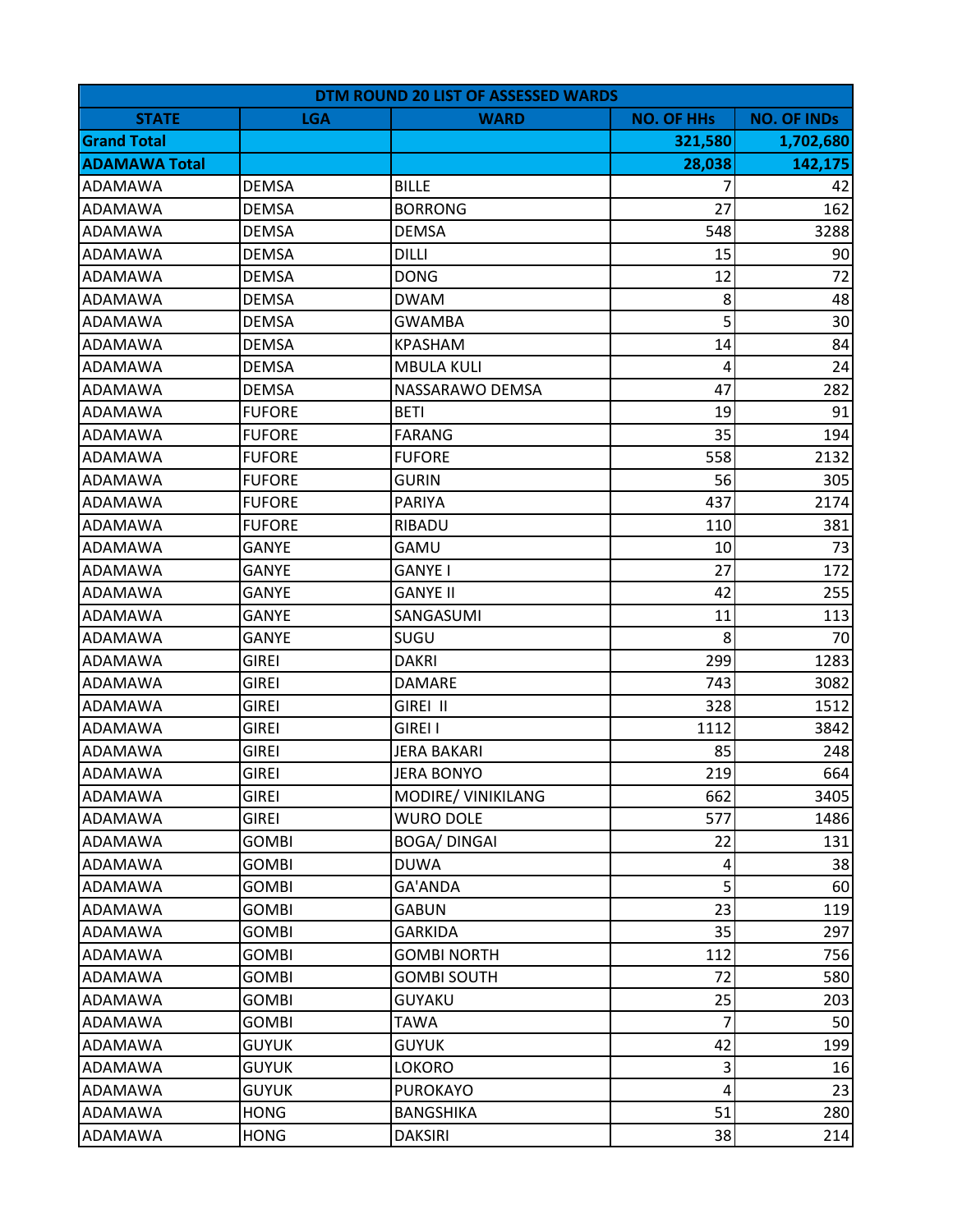| ADAMAWA        | <b>HONG</b>     | <b>GARAHA</b>          | 15             | 113             |
|----------------|-----------------|------------------------|----------------|-----------------|
| ADAMAWA        | <b>HONG</b>     | <b>GAYA</b>            | 34             | 186             |
| ADAMAWA        | HONG            | <b>HILDI</b>           | 43             | 250             |
| <b>ADAMAWA</b> | <b>HONG</b>     | <b>HONG</b>            | 67             | 463             |
| ADAMAWA        | <b>HONG</b>     | <b>HUSHERE ZUM</b>     | 20             | 117             |
| ADAMAWA        | <b>HONG</b>     | <b>KWARHI</b>          | 65             | 370             |
| ADAMAWA        | <b>HONG</b>     | <b>MAYO LOPE</b>       | 19             | 125             |
| ADAMAWA        | HONG            | <b>SHANGUI</b>         | 24             | 219             |
| <b>ADAMAWA</b> | <b>HONG</b>     | <b>THILBANG</b>        | 39             | 205             |
| ADAMAWA        | <b>HONG</b>     | UBA                    | 154            | 1080            |
| ADAMAWA        | JADA            | JADA I                 | 21             | 126             |
| ADAMAWA        | <b>JADA</b>     | <b>JADA II</b>         | 30             | 180             |
| ADAMAWA        | JADA            | KOMA I                 | 5              | 30              |
| ADAMAWA        | JADA            | KOMA II                | 6              | 36              |
| ADAMAWA        | JADA            | <b>LEKO</b>            | 3              | 18              |
| <b>ADAMAWA</b> | JADA            | <b>MAPEO</b>           | $\overline{2}$ | 12              |
| ADAMAWA        | JADA            | YELLI                  | $\overline{7}$ | 42              |
| ADAMAWA        | LAMURDE         | <b>DUBWANGUN</b>       | 5              | 34              |
| ADAMAWA        | LAMURDE         | GYAWANA                | 9              | 66              |
| ADAMAWA        | LAMURDE         | LAFIYA                 | 27             | 207             |
| <b>ADAMAWA</b> | LAMURDE         | LAMURDE                | 15             | 131             |
| ADAMAWA        | LAMURDE         | <b>NGBAKOWO</b>        | 4              | 26              |
| <b>ADAMAWA</b> | LAMURDE         | <b>OPALO</b>           | $\mathsf 3$    | 14              |
| ADAMAWA        | LAMURDE         | RIGANGE                | $\overline{2}$ | 8               |
| ADAMAWA        | LAMURDE         | WADUKU                 | 4              | 31              |
| ADAMAWA        | MADAGALI        | <b>BABEL</b>           | 357            | 1785            |
| ADAMAWA        | MADAGALI        | DUHU/ SHUWA            | 471            | 2355            |
| <b>ADAMAWA</b> | <b>MADAGALI</b> | <b>GULAK</b>           | 900            | 4500            |
| <b>ADAMAWA</b> | MADAGALI        | <b>HYAMBULA</b>        | 53             | 265             |
| <b>ADAMAWA</b> | MADAGALI        | MADAGALI               | 239            | 1195            |
| ADAMAWA        | MADAGALI        | PALLAM                 | 641            | 3205            |
| ADAMAWA        | MADAGALI        | SHELMI / SUKUR/ VAPURA | 823            | 4115            |
| ADAMAWA        | MADAGALI        | <b>WULA</b>            | 385            | 1925            |
| ADAMAWA        | MAIHA           | <b>BELEL</b>           | 86             | 765             |
| <b>ADAMAWA</b> | MAIHA           | <b>HUMBUTUDI</b>       | 40             | 355             |
| <b>ADAMAWA</b> | MAIHA           | <b>KONKOL</b>          | 238            | 2127            |
| ADAMAWA        | <b>MAIHA</b>    | <b>MAIHA GARI</b>      | 29             | 270             |
| ADAMAWA        | MAIHA           | <b>MANJEKIN</b>        | 166            | 1660            |
| ADAMAWA        | MAIHA           | <b>MAYONGULI</b>       | 188            | 1692            |
| <b>ADAMAWA</b> | <b>MAIHA</b>    | <b>PAKKA</b>           | 28             | 252             |
| ADAMAWA        | MAIHA           | SORAU 'A'              | 286            | 2569            |
| <b>ADAMAWA</b> | <b>MAIHA</b>    | SORAU 'B'              | 507            | 4620            |
| ADAMAWA        | MAIHA           | <b>TAMBAJAM</b>        | 67             | 614             |
| <b>ADAMAWA</b> | MAYO - BELWA    | MAYO-BELWA             | 45             | 298             |
| ADAMAWA        | MAYO - BELWA    | NASSARAWO JERENG       | 4              | 42              |
| ADAMAWA        | MAYO - BELWA    | TOLA                   | 3              | 27 <sup>1</sup> |
| ADAMAWA        | <b>MICHIKA</b>  | <b>BAZZA MARGI</b>     | 830            | 4152            |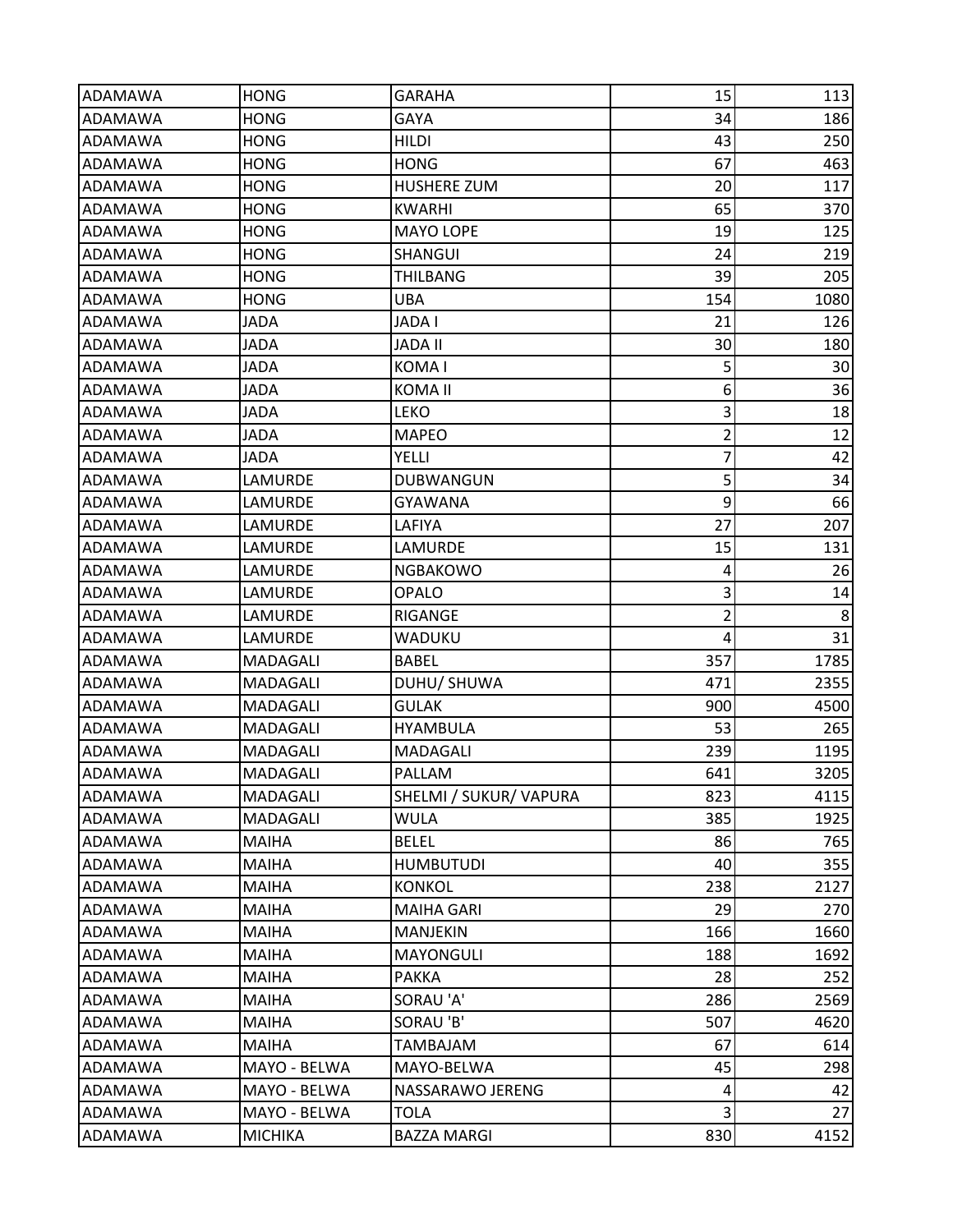| <b>ADAMAWA</b> | <b>MICHIKA</b>    | <b>FUTUDOU / FUTULES</b> | 166 | 830  |
|----------------|-------------------|--------------------------|-----|------|
| ADAMAWA        | <b>MICHIKA</b>    | <b>GARTA / GHUNCHI</b>   | 195 | 975  |
| ADAMAWA        | <b>MICHIKA</b>    | <b>JIGALAMBU</b>         | 377 | 1886 |
| <b>ADAMAWA</b> | <b>MICHIKA</b>    | <b>MADZI</b>             | 527 | 2635 |
| ADAMAWA        | <b>MICHIKA</b>    | MICHIKA I                | 501 | 2546 |
| ADAMAWA        | <b>MICHIKA</b>    | MICHIKA II               | 472 | 2361 |
| ADAMAWA        | <b>MICHIKA</b>    | MINKISI/ WURO NGIKI      | 480 | 2400 |
| ADAMAWA        | <b>MICHIKA</b>    | MODA / DLAKA / GHENJUWA  | 462 | 2310 |
| <b>ADAMAWA</b> | <b>MICHIKA</b>    | <b>MUNKAVICITA</b>       | 139 | 695  |
| ADAMAWA        | <b>MICHIKA</b>    | SINA / KAMALE / KWANDE   | 8   | 38   |
| <b>ADAMAWA</b> | <b>MICHIKA</b>    | SUKUMU / TILLIJO         | 434 | 2171 |
| ADAMAWA        | <b>MICHIKA</b>    | THUKUDOU / SUFUKU / ZAH  | 3   | 17   |
| <b>ADAMAWA</b> | <b>MICHIKA</b>    | <b>TUMBARA / NGABILI</b> | 440 | 2200 |
| ADAMAWA        | <b>MICHIKA</b>    | VI / BOKA                | 189 | 945  |
| ADAMAWA        | <b>MUBI NORTH</b> | <b>BAHULI</b>            | 105 | 362  |
| <b>ADAMAWA</b> | <b>MUBI NORTH</b> | <b>BETSO</b>             | 102 | 408  |
| ADAMAWA        | <b>MUBI NORTH</b> | <b>DIGIL</b>             | 62  | 483  |
| <b>ADAMAWA</b> | <b>MUBI NORTH</b> | <b>KOLERE</b>            | 356 | 1581 |
| ADAMAWA        | <b>MUBI NORTH</b> | <b>LOKUWA</b>            | 302 | 1510 |
| ADAMAWA        | <b>MUBI NORTH</b> | <b>MAYO BANI</b>         | 103 | 314  |
| ADAMAWA        | <b>MUBI NORTH</b> | MIJILU                   | 81  | 330  |
| ADAMAWA        | <b>MUBI NORTH</b> | <b>MUCHALLA</b>          | 96  | 308  |
| <b>ADAMAWA</b> | <b>MUBI NORTH</b> | <b>SABON LAYI</b>        | 301 | 2438 |
| ADAMAWA        | <b>MUBI NORTH</b> | <b>VIMTIM</b>            | 170 | 341  |
| ADAMAWA        | <b>MUBI NORTH</b> | YELWA                    | 409 | 2454 |
| ADAMAWA        | MUBI SOUTH        | DIRBISHI/GANDIRA         | 3   | 30   |
| ADAMAWA        | <b>MUBI SOUTH</b> | DUVU/ CHABA/ GIRBURUM    | 13  | 79   |
| <b>ADAMAWA</b> | <b>MUBI SOUTH</b> | <b>GELLA</b>             | 31  | 143  |
| ADAMAWA        | <b>MUBI SOUTH</b> | <b>GUDE</b>              | 223 | 1262 |
| ADAMAWA        | <b>MUBI SOUTH</b> | <b>KWAJA</b>             | 22  | 83   |
| <b>ADAMAWA</b> | <b>MUBI SOUTH</b> | LAMORDE                  | 410 | 1642 |
| <b>ADAMAWA</b> | MUBI SOUTH        | MUGULBU/ YADAFA          | 70  | 482  |
| ADAMAWA        | MUBI SOUTH        | MUJARA                   | 115 | 491  |
| ADAMAWA        | <b>MUBI SOUTH</b> | NASSARAWO                | 272 | 1430 |
| <b>ADAMAWA</b> | <b>MUBI SOUTH</b> | <b>NDUKU</b>             | 7   | 45   |
| ADAMAWA        | <b>NUMAN</b>      | <b>GAMADIO</b>           | 41  | 293  |
| <b>ADAMAWA</b> | <b>NUMAN</b>      | <b>IMBURU</b>            | 12  | 93   |
| <b>ADAMAWA</b> | <b>NUMAN</b>      | <b>NUMANI</b>            | 45  | 393  |
| ADAMAWA        | <b>NUMAN</b>      | <b>NUMAN II</b>          | 22  | 154  |
| <b>ADAMAWA</b> | <b>NUMAN</b>      | <b>NUMAN III</b>         | 23  | 175  |
| ADAMAWA        | <b>NUMAN</b>      | <b>SABON PEGI</b>        | 131 | 789  |
| ADAMAWA        | SHELLENG          | <b>BODWAI</b>            | 13  | 89   |
| ADAMAWA        | SHELLENG          | <b>GUNDO</b>             | 10  | 67   |
| <b>ADAMAWA</b> | SHELLENG          | <b>JUMBUL</b>            | 9   | 61   |
| ADAMAWA        | SHELLENG          | KETEMBERE                | 8   | 49   |
| ADAMAWA        | SHELLENG          | KIRI                     | 23  | 157  |
| ADAMAWA        | SHELLENG          | <b>LIBBO</b>             | 33  | 231  |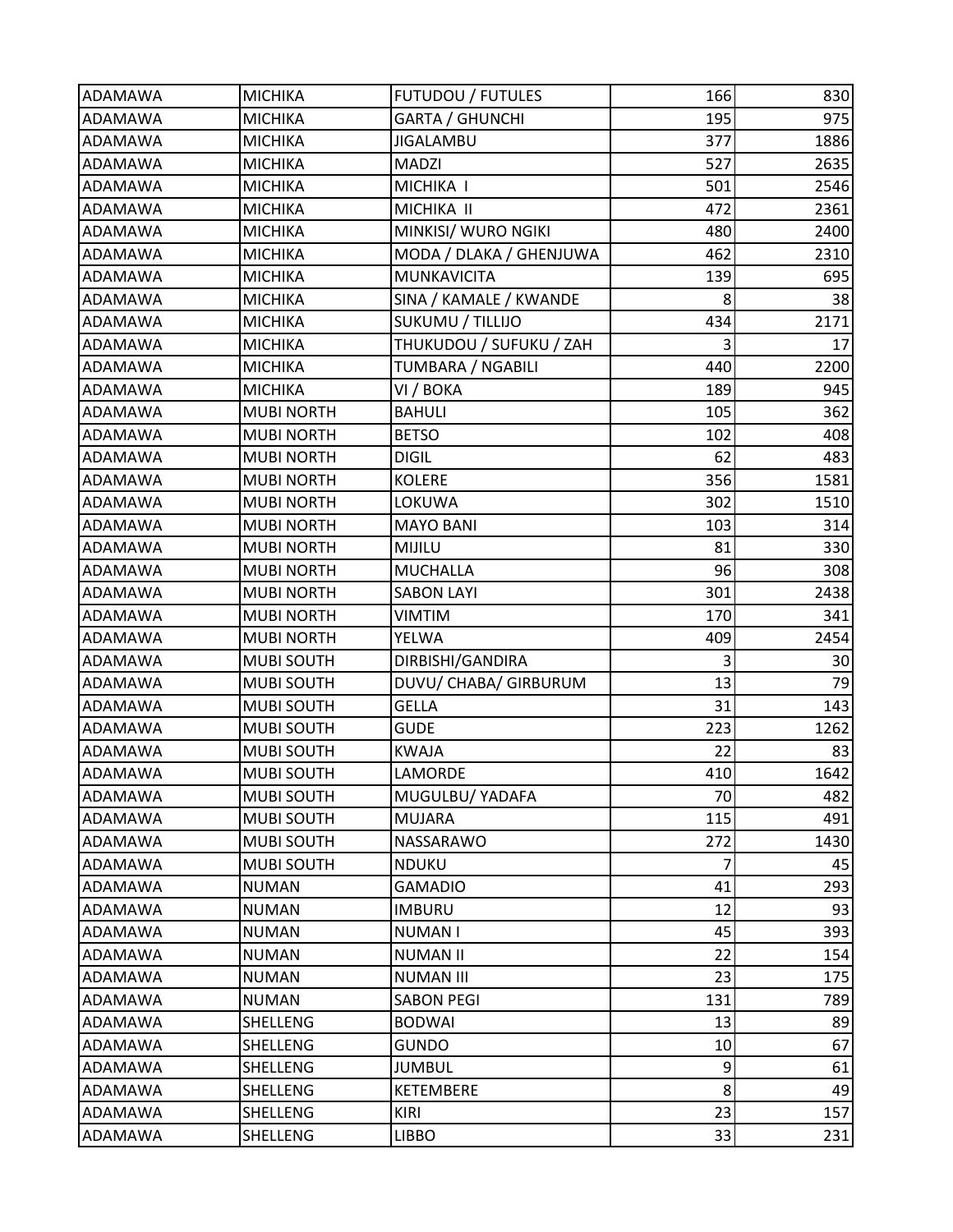| ADAMAWA             | SHELLENG          | SHELLENG               | 50                      | 325   |
|---------------------|-------------------|------------------------|-------------------------|-------|
| ADAMAWA             | SHELLENG          | <b>TALLUM</b>          | 5                       | 30    |
| ADAMAWA             | SONG              | <b>KILANGE FUNA</b>    | 31                      | 205   |
| <b>ADAMAWA</b>      | SONG              | <b>KILANGE HIRNA</b>   | 25                      | 74    |
| ADAMAWA             | SONG              | <b>SIGIRE</b>          | 91                      | 231   |
| ADAMAWA             | SONG              | <b>SONG GARI</b>       | 337                     | 974   |
| ADAMAWA             | SONG              | SONG WAJE              | 66                      | 222   |
| ADAMAWA             | SONG              | ZUMO                   | 91                      | 329   |
| ADAMAWA             | <b>TOUNGO</b>     | <b>TOUNGO I</b>        | 8                       | 65    |
| ADAMAWA             | TOUNGO            | <b>TOUNGO II</b>       | 26                      | 120   |
| ADAMAWA             | <b>TOUNGO</b>     | <b>TOUNGO III</b>      | 42                      | 235   |
| ADAMAWA             | YOLA NORTH        | AJIYA                  | 188                     | 693   |
| ADAMAWA             | <b>YOLA NORTH</b> | ALKALAWA               | 4                       | 17    |
| ADAMAWA             | YOLA NORTH        | <b>DOUBELI</b>         | 204                     | 779   |
| ADAMAWA             | YOLA NORTH        | <b>GWADABAWA</b>       | 59                      | 465   |
| <b>ADAMAWA</b>      | <b>YOLA NORTH</b> | <b>JAMBUTU</b>         | 963                     | 3805  |
| ADAMAWA             | <b>YOLA NORTH</b> | <b>KARENA</b>          | 572                     | 2059  |
| <b>ADAMAWA</b>      | <b>YOLA NORTH</b> | LIMAWA                 | 84                      | 332   |
| ADAMAWA             | YOLA NORTH        | LUGGERE                | 225                     | 983   |
| ADAMAWA             | YOLA NORTH        | NASSARAWO              | 64                      | 375   |
| <b>ADAMAWA</b>      | YOLA NORTH        | YELWA                  | 91                      | 425   |
| ADAMAWA             | YOLA SOUTH        | ADARAWO                | 183                     | 909   |
| <b>ADAMAWA</b>      | YOLA SOUTH        | <b>BAKO</b>            | 54                      | 270   |
| ADAMAWA             | YOLA SOUTH        | <b>BOLE YOLDE PATE</b> | 854                     | 4368  |
| ADAMAWA             | YOLA SOUTH        | MAKAMA 'A'             | 168                     | 834   |
| ADAMAWA             | YOLA SOUTH        | MAKAMA 'B'             | 142                     | 1010  |
| ADAMAWA             | YOLA SOUTH        | MBAMBA                 | 183                     | 910   |
| <b>ADAMAWA</b>      | YOLA SOUTH        | <b>MBAMOI</b>          | 80                      | 400   |
| ADAMAWA             | YOLA SOUTH        | <b>NAMTARI</b>         | 1461                    | 7565  |
| <b>ADAMAWA</b>      | YOLA SOUTH        | <b>NGURORE</b>         | 194                     | 943   |
| <b>BAUCHI Total</b> |                   |                        | 9415                    | 53357 |
| <b>BAUCHI</b>       | <b>ALKALERI</b>   | ALKALERI               | 8                       | 56    |
| <b>BAUCHI</b>       | ALKALERI          | <b>DAN KUNGIBAR</b>    | 5                       | 34    |
| <b>BAUCHI</b>       | ALKALERI          | <b>GWANA / MANSUR</b>  | 11                      | 65    |
| <b>BAUCHI</b>       | ALKALERI          | <b>GWARAM</b>          | $\mathsf 3$             | 22    |
| <b>BAUCHI</b>       | ALKALERI          | PALI                   | 7                       | 43    |
| <b>BAUCHI</b>       | ALKALERI          | YALO                   | 4                       | 29    |
| <b>BAUCHI</b>       | ALKALERI          | YULI/LIM               | $\overline{\mathbf{4}}$ | 32    |
| <b>BAUCHI</b>       | <b>BAUCHI</b>     | BIRSHI/MIRI            | 141                     | 1114  |
| <b>BAUCHI</b>       | <b>BAUCHI</b>     | <b>DAN'IYA HARDO</b>   | 142                     | 996   |
| <b>BAUCHI</b>       | <b>BAUCHI</b>     | <b>DAWAKI</b>          | 114                     | 909   |
| <b>BAUCHI</b>       | <b>BAUCHI</b>     | KANGYARE/TURWUN        | 111                     | 1038  |
| <b>BAUCHI</b>       | <b>BAUCHI</b>     | MAJIDADI 'A'           | 138                     | 1199  |
| <b>BAUCHI</b>       | <b>BAUCHI</b>     | MAJIDADI 'B'           | 133                     | 880   |
| <b>BAUCHI</b>       | <b>BAUCHI</b>     | MAKAMA/SARKI BAKI      | 149                     | 1002  |
| <b>BAUCHI</b>       | <b>BAUCHI</b>     | ZUNGUR/LIMAN KATAGUM   | 160                     | 1282  |
| <b>BAUCHI</b>       | <b>BOGORO</b>     | <b>BOI"A"</b>          | 30 <sup>°</sup>         | 190   |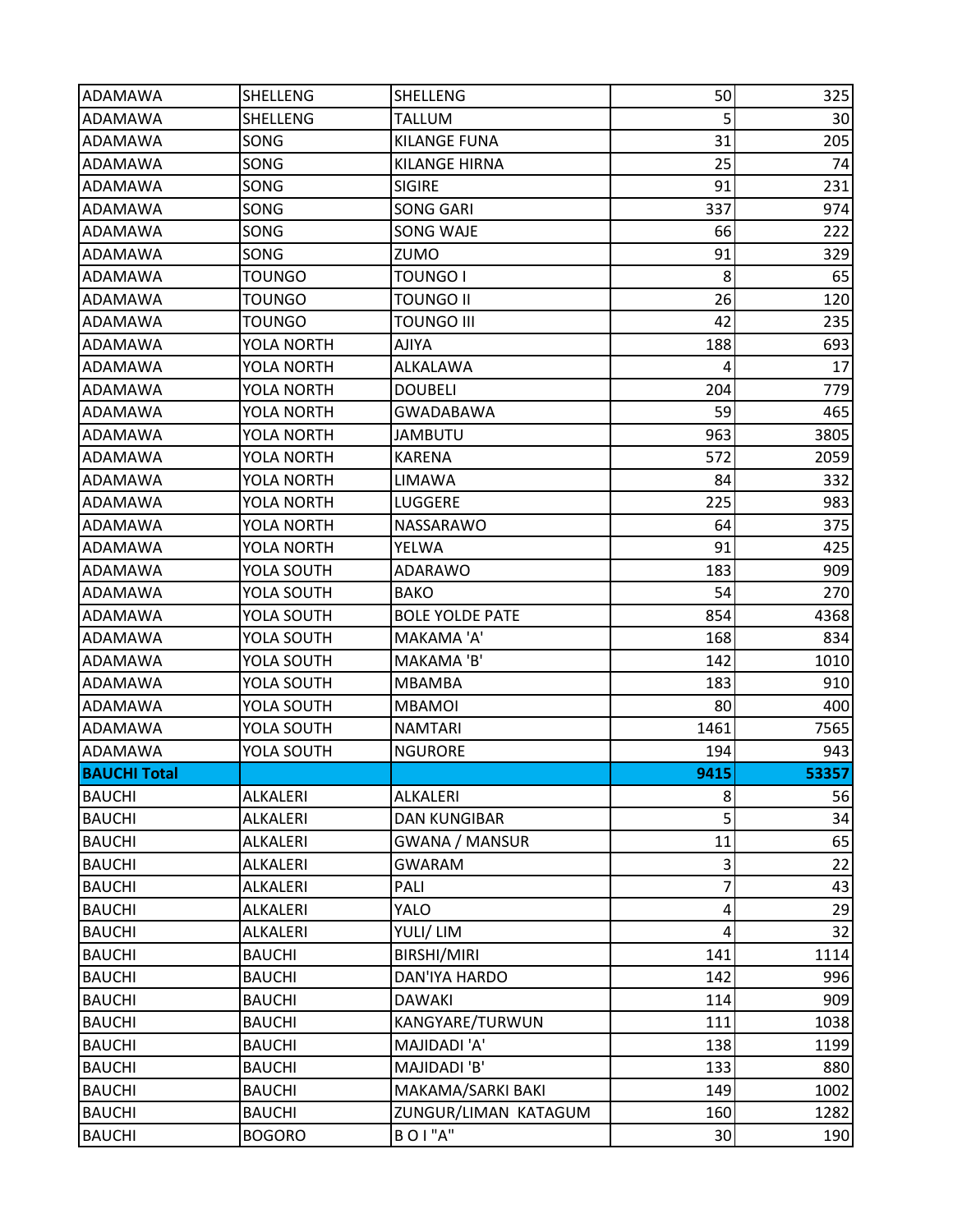| <b>BAUCHI</b> | <b>BOGORO</b> | BOI"B"                | 53           | 299 |
|---------------|---------------|-----------------------|--------------|-----|
| <b>BAUCHI</b> | <b>BOGORO</b> | <b>BOI"C"</b>         | 15           | 71  |
| <b>BAUCHI</b> | <b>BOGORO</b> | <b>BOGORO "A"</b>     | 33           | 164 |
| <b>BAUCHI</b> | <b>BOGORO</b> | <b>BOGORO "B"</b>     | 13           | 57  |
| <b>BAUCHI</b> | <b>BOGORO</b> | <b>BOGORO "C"</b>     | 150          | 572 |
| <b>BAUCHI</b> | <b>BOGORO</b> | BOGORO "D"            | 52           | 263 |
| <b>BAUCHI</b> | <b>BOGORO</b> | LUSA "A"              | 14           | 85  |
| <b>BAUCHI</b> | <b>BOGORO</b> | LUSA "B"              | 29           | 187 |
| <b>BAUCHI</b> | <b>BOGORO</b> | LUSA "C"              | 27           | 160 |
| <b>BAUCHI</b> | <b>DAMBAM</b> | <b>DAGAUDA</b>        | 65           | 476 |
| <b>BAUCHI</b> | <b>DAMBAM</b> | <b>DAMBAM</b>         | 86           | 662 |
| <b>BAUCHI</b> | DAMBAM        | <b>GARGAWA</b>        | 47           | 135 |
| <b>BAUCHI</b> | <b>DAMBAM</b> | <b>GARUZA</b>         | 48           | 368 |
| <b>BAUCHI</b> | <b>DAMBAM</b> | <b>GURBANA</b>        | 20           | 146 |
| <b>BAUCHI</b> | <b>DAMBAM</b> | <b>JALAM CENTRAL</b>  | 67           | 408 |
| <b>BAUCHI</b> | <b>DAMBAM</b> | <b>JALAM EAST</b>     | 50           | 344 |
| <b>BAUCHI</b> | DAMBAM        | YAME                  | 33           | 231 |
| <b>BAUCHI</b> | <b>DAMBAM</b> | YANDA                 | 20           | 183 |
| <b>BAUCHI</b> | <b>DAMBAM</b> | ZAURA                 | 35           | 168 |
| <b>BAUCHI</b> | <b>DARAZO</b> | <b>DARAZO</b>         | 37           | 250 |
| <b>BAUCHI</b> | <b>DARAZO</b> | <b>GABARIN</b>        | 20           | 154 |
| <b>BAUCHI</b> | <b>DARAZO</b> | <b>GABCIYARI</b>      | 12           | 90  |
| <b>BAUCHI</b> | <b>DARAZO</b> | <b>KONKIYAL</b>       | 10           | 101 |
| <b>BAUCHI</b> | <b>DARAZO</b> | <b>LAGO</b>           | 43           | 351 |
| <b>BAUCHI</b> | <b>DARAZO</b> | LANZAI                | 35           | 214 |
| <b>BAUCHI</b> | <b>DARAZO</b> | <b>PAPA</b>           | 4            | 37  |
| <b>BAUCHI</b> | <b>DARAZO</b> | SADE                  | 27           | 200 |
| <b>BAUCHI</b> | <b>DARAZO</b> | <b>TAUYA</b>          | 34           | 124 |
| <b>BAUCHI</b> | <b>DARAZO</b> | WAHU                  | 16           | 80  |
| <b>BAUCHI</b> | <b>DARAZO</b> | YAUTARE               | 33           | 180 |
| <b>BAUCHI</b> | <b>DASS</b>   | <b>BUNUNU CENTRAL</b> | 15           | 90  |
| <b>BAUCHI</b> | <b>DASS</b>   | <b>BUNUNU SOUTH</b>   | 19           | 131 |
| <b>BAUCHI</b> | <b>DASS</b>   | <b>DOTT</b>           | 20           | 222 |
| <b>BAUCHI</b> | <b>DASS</b>   | <b>POLCHI</b>         | 7            | 59  |
| <b>BAUCHI</b> | <b>DASS</b>   | <b>WANDI</b>          | 13           | 144 |
| <b>BAUCHI</b> | <b>GAMAWA</b> | ALAGARNO/JADORI       | 9            | 52  |
| <b>BAUCHI</b> | <b>GAMAWA</b> | <b>GADIYA</b>         | 21           | 114 |
| <b>BAUCHI</b> | <b>GAMAWA</b> | <b>GAMAWA</b>         | 42           | 221 |
| <b>BAUCHI</b> | <b>GAMAWA</b> | GOLOLO                | 47           | 261 |
| <b>BAUCHI</b> | <b>GAMAWA</b> | <b>KAFIN ROMI</b>     | 17           | 84  |
| <b>BAUCHI</b> | <b>GAMAWA</b> | <b>KUBDIYA</b>        | 22           | 142 |
| <b>BAUCHI</b> | <b>GAMAWA</b> | <b>RAGA</b>           | 25           | 144 |
| <b>BAUCHI</b> | <b>GAMAWA</b> | <b>TARMASUWA</b>      | 32           | 202 |
| <b>BAUCHI</b> | <b>GAMAWA</b> | <b>TUMBI</b>          | $\mathbf{1}$ | 5   |
| <b>BAUCHI</b> | <b>GAMAWA</b> | <b>UDUBO</b>          | 20           | 144 |
| <b>BAUCHI</b> | GAMAWA        | ZINDI                 | 32           | 185 |
| <b>BAUCHI</b> | GANJUWA       | GANJUWA               | 20           | 121 |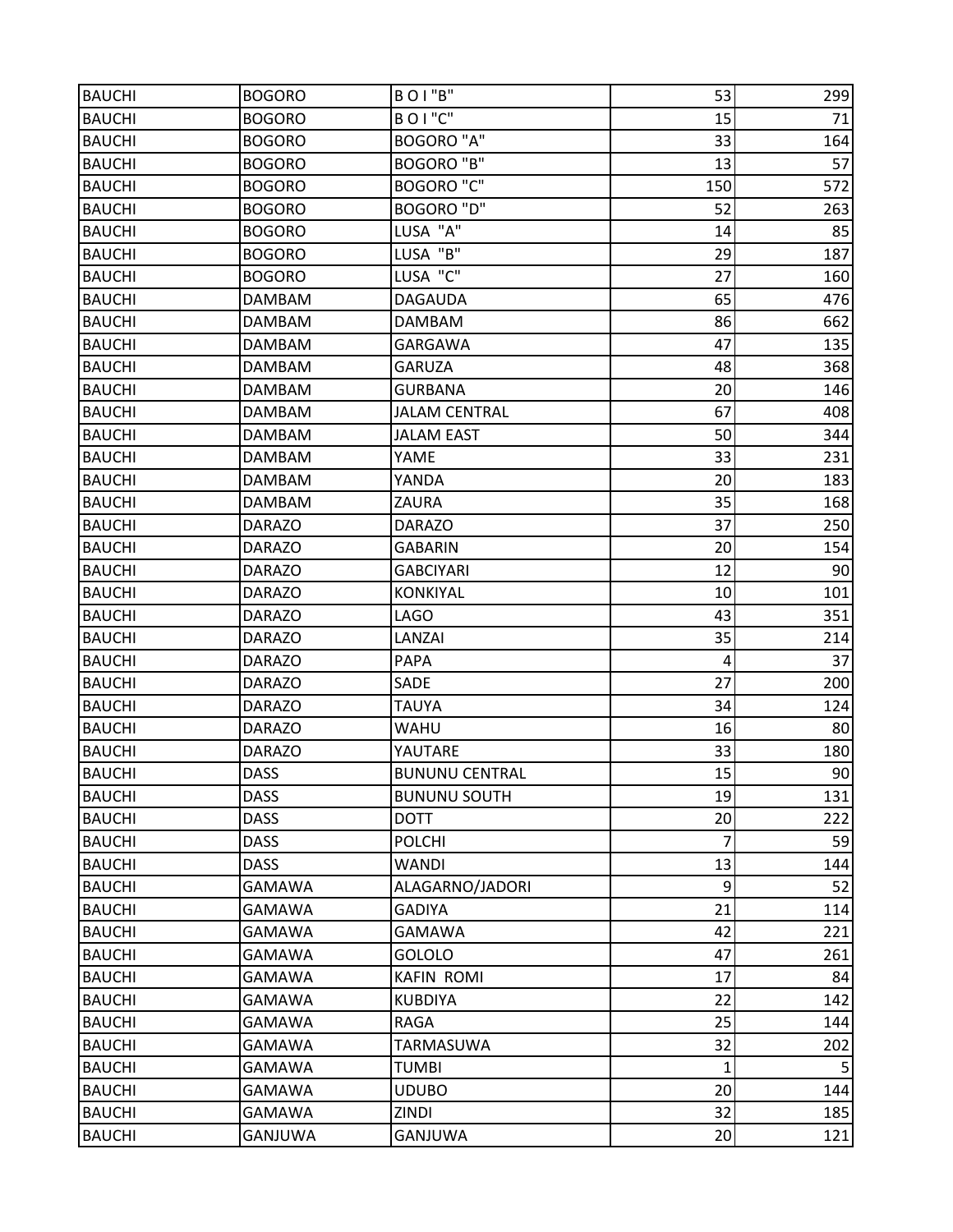| <b>BAUCHI</b> | <b>GANJUWA</b>    | <b>GUNGURA</b>          | 29             | 180            |
|---------------|-------------------|-------------------------|----------------|----------------|
| <b>BAUCHI</b> | <b>GANJUWA</b>    | <b>KAFIN MADAKI</b>     | 19             | 127            |
| <b>BAUCHI</b> | <b>GANJUWA</b>    | <b>KARIYA</b>           | 26             | 143            |
| <b>BAUCHI</b> | <b>GANJUWA</b>    | MIYA EAST               | $\mathbf{1}$   | $\overline{9}$ |
| <b>BAUCHI</b> | GANJUWA           | MIYA WEST               | 25             | 142            |
| <b>BAUCHI</b> | <b>GANJUWA</b>    | NASARAWA SOUTH          | 3              | 19             |
| <b>BAUCHI</b> | GANJUWA           | YALI                    | 23             | 211            |
| <b>BAUCHI</b> | <b>GIADE</b>      | <b>CHINKANI</b>         | 31             | 203            |
| <b>BAUCHI</b> | <b>GIADE</b>      | DOGUWA SOUTH            | 11             | 53             |
| <b>BAUCHI</b> | <b>GIADE</b>      | DOGUWA CENTRAL          | 23             | 171            |
| <b>BAUCHI</b> | <b>GIADE</b>      | <b>GIADE</b>            | 64             | 357            |
| <b>BAUCHI</b> | <b>GIADE</b>      | <b>ISAWA</b>            | 11             | 37             |
| <b>BAUCHI</b> | <b>GIADE</b>      | <b>SABON SARA</b>       | 9              | 68             |
| <b>BAUCHI</b> | <b>GIADE</b>      | U. ZUM "A"              | 5              | 20             |
| <b>BAUCHI</b> | <b>GIADE</b>      | UZUM "B"                | 5              | 28             |
| <b>BAUCHI</b> | <b>GIADE</b>      | ZABI                    | 8              | 78             |
| <b>BAUCHI</b> | <b>GIADE</b>      | ZIRRAMI                 | 5              | 30             |
| <b>BAUCHI</b> | <b>ITAS/GADAU</b> | <b>BAMBAL</b>           | 22             | 97             |
| <b>BAUCHI</b> | ITAS/GADAU        | <b>BUZAWA</b>           | 26             | 115            |
| <b>BAUCHI</b> | <b>ITAS/GADAU</b> | GADAU                   | 24             | 107            |
| <b>BAUCHI</b> | ITAS/GADAU        | <b>GWARAI</b>           | 25             | 108            |
| <b>BAUCHI</b> | ITAS/GADAU        | <b>ITAS</b>             | 25             | 106            |
| <b>BAUCHI</b> | ITAS/GADAU        | <b>KASHURI</b>          | 21             | 89             |
| <b>BAUCHI</b> | ITAS/GADAU        | MASHEMA                 | 23             | 115            |
| <b>BAUCHI</b> | <b>ITAS/GADAU</b> | ZUBUKI                  | 30             | 136            |
| <b>BAUCHI</b> | JAMA'ARE          | DOGON JEJI "A"          | 11             | 73             |
| <b>BAUCHI</b> | JAMA'ARE          | DOGON JEJI "C"          | 7              | 47             |
| <b>BAUCHI</b> | <b>JAMA'ARE</b>   | JAMA'ARE "A"            | $\overline{4}$ | 49             |
| <b>BAUCHI</b> | JAMA'ARE          | JAMA'ARE "B"            | 3              | 21             |
| <b>BAUCHI</b> | JAMA'ARE          | JAMA'ARE "C"            | 9              | 59             |
| <b>BAUCHI</b> | <b>JAMA'ARE</b>   | JAMA'ARE "D"            | 65             | 350            |
| <b>BAUCHI</b> | <b>KATAGUM</b>    | BULKACHUWA/DAGARO       | 34             | 228            |
| <b>BAUCHI</b> | KATAGUM           | <b>BUSKURI</b>          | 43             | 198            |
| <b>BAUCHI</b> | KATAGUM           | <b>CHINADE</b>          | 26             | 137            |
| <b>BAUCHI</b> | KATAGUM           | GAMBAKI/BIDIR           | 27             | 179            |
| <b>BAUCHI</b> | KATAGUM           | MADACHI/GANGAI          | 26             | 120            |
| <b>BAUCHI</b> | KATAGUM           | <b>MADANGALA</b>        | 20             | 103            |
| <b>BAUCHI</b> | KATAGUM           | <b>MADARA</b>           | 91             | 464            |
| <b>BAUCHI</b> | KATAGUM           | NASARAWA BAKIN KASUWA   | 265            | 1454           |
| <b>BAUCHI</b> | KATAGUM           | RAGWAM/MAGONSHI         | 98             | 454            |
| <b>BAUCHI</b> | KATAGUM           | TSAKUWA KOFAR GABAS/KOF | 46             | 259            |
| <b>BAUCHI</b> | KATAGUM           | YAYU                    | $\overline{2}$ | 12             |
| <b>BAUCHI</b> | <b>KIRFI</b>      | <b>BADARA</b>           | $\overline{2}$ | 13             |
| <b>BAUCHI</b> | <b>KIRFI</b>      | <b>BARA</b>             | 12             | 76             |
| <b>BAUCHI</b> | <b>KIRFI</b>      | <b>BENI "A"</b>         | 5              | 26             |
| <b>BAUCHI</b> | <b>KIRFI</b>      | BENI "B"                | $\mathsf 3$    | 22             |
| <b>BAUCHI</b> | <b>KIRFI</b>      | <b>DEWU CENTRAL</b>     | $\sqrt{4}$     | 33             |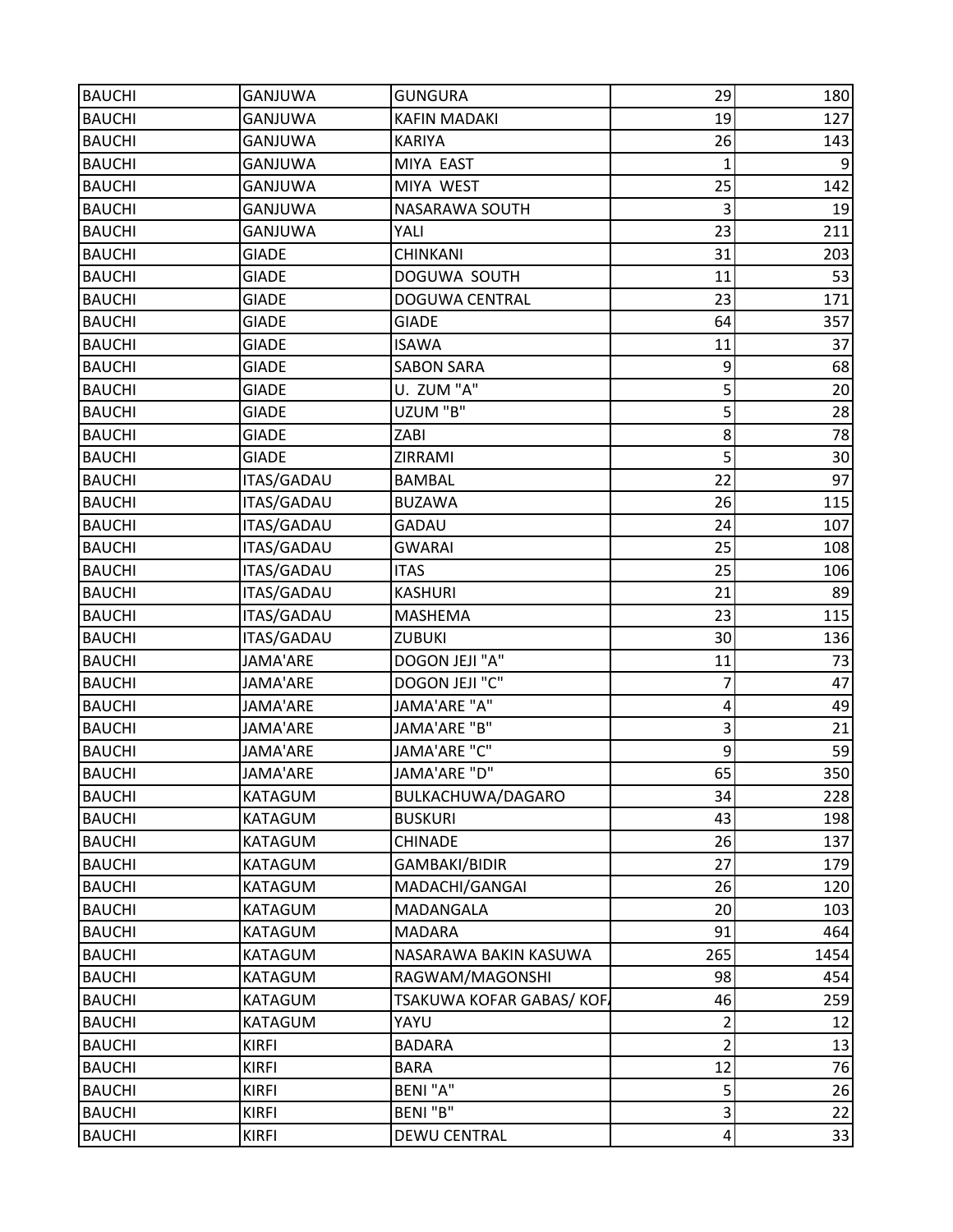| <b>BAUCHI</b> | <b>KIRFI</b>         | <b>DEWU EAST</b>     | 3                       | 24             |
|---------------|----------------------|----------------------|-------------------------|----------------|
| <b>BAUCHI</b> | <b>KIRFI</b>         | <b>SHANGO</b>        | 11                      | 71             |
| <b>BAUCHI</b> | <b>KIRFI</b>         | <b>TUBULE</b>        | 5                       | 36             |
| <b>BAUCHI</b> | <b>KIRFI</b>         | <b>WANKA</b>         | 12                      | 97             |
| <b>BAUCHI</b> | MISAU                | AJILIN/GUGULIN       | 17                      | 98             |
| <b>BAUCHI</b> | <b>MISAU</b>         | <b>GWARAM</b>        | 13                      | 70             |
| <b>BAUCHI</b> | MISAU                | <b>HARDAWA</b>       | 23                      | 124            |
| <b>BAUCHI</b> | <b>MISAU</b>         | <b>JARKASA</b>       | 20                      | 90             |
| <b>BAUCHI</b> | MISAU                | KUKADI/GUNDARI       | 166                     | 552            |
| <b>BAUCHI</b> | MISAU                | SARMA/AKUYAM         | 65                      | 219            |
| <b>BAUCHI</b> | <b>MISAU</b>         | <b>SIRKO</b>         | 20                      | 98             |
| <b>BAUCHI</b> | <b>MISAU</b>         | <b>TOFU</b>          | 28                      | 116            |
| <b>BAUCHI</b> | <b>MISAU</b>         | ZADAWA               | 20                      | 92             |
| <b>BAUCHI</b> | <b>NINGI</b>         | <b>BALMA</b>         | 76                      | 434            |
| <b>BAUCHI</b> | <b>NINGI</b>         | <b>BASHE</b>         | 16                      | 104            |
| <b>BAUCHI</b> | <b>NINGI</b>         | <b>BURRA / KYATA</b> | 32                      | 249            |
| <b>BAUCHI</b> | <b>NINGI</b>         | <b>DINGIS</b>        | 30                      | 172            |
| <b>BAUCHI</b> | <b>NINGI</b>         | JANGU                | 74                      | 389            |
| <b>BAUCHI</b> | <b>NINGI</b>         | KUDU / YAMMA         | 49                      | 269            |
| <b>BAUCHI</b> | <b>NINGI</b>         | <b>KURMI</b>         | 42                      | 260            |
| <b>BAUCHI</b> | <b>NINGI</b>         | <b>NASARU</b>        | 127                     | 643            |
| <b>BAUCHI</b> | <b>NINGI</b>         | <b>NINGI</b>         | 97                      | 552            |
| <b>BAUCHI</b> | <b>NINGI</b>         | SAMA                 | 52                      | 316            |
| <b>BAUCHI</b> | <b>NINGI</b>         | TIFFI / GUDA         | 49                      | 296            |
| <b>BAUCHI</b> | <b>SHIRA</b>         | <b>ANDUBUN</b>       | 10                      | 52             |
| <b>BAUCHI</b> | <b>SHIRA</b>         | <b>BELI/GAGIDABA</b> | 9                       | 47             |
| <b>BAUCHI</b> | <b>SHIRA</b>         | <b>BUKUL/BANGIRE</b> | 46                      | 213            |
| <b>BAUCHI</b> | <b>SHIRA</b>         | <b>DISINA</b>        | 16                      | 87             |
| <b>BAUCHI</b> | <b>SHIRA</b>         | <b>FAGGO</b>         | 67                      | 372            |
| <b>BAUCHI</b> | <b>SHIRA</b>         | <b>KILBORI</b>       | 5                       | 20             |
| <b>BAUCHI</b> | <b>SHIRA</b>         | SAMBUWAL             | $\mathbf{1}$            | $\overline{7}$ |
| <b>BAUCHI</b> | <b>SHIRA</b>         | <b>SHIRA</b>         | 70                      | 539            |
| <b>BAUCHI</b> | <b>SHIRA</b>         | <b>TSAFI</b>         | 5                       | 36             |
| <b>BAUCHI</b> | <b>SHIRA</b>         | <b>TUMFAFI</b>       | $\overline{\mathbf{5}}$ | 20             |
| <b>BAUCHI</b> | <b>SHIRA</b>         | <b>ZUBO</b>          | $\overline{2}$          | 19             |
| <b>BAUCHI</b> | TAFAWA BALEWA        | <b>BALL</b>          | 104                     | 429            |
| <b>BAUCHI</b> | <b>TAFAWA BALEWA</b> | <b>BULA</b>          | 171                     | 1124           |
| <b>BAUCHI</b> | TAFAWA BALEWA        | <b>BUNUNU</b>        | 294                     | 1479           |
| <b>BAUCHI</b> | TAFAWA BALEWA        | DAJIN                | 180                     | 723            |
| <b>BAUCHI</b> | TAFAWA BALEWA        | <b>KARDAM "A"</b>    | 100                     | 509            |
| <b>BAUCHI</b> | TAFAWA BALEWA        | KARDAM "B"           | 309                     | 1648           |
| <b>BAUCHI</b> | TAFAWA BALEWA        | LERE SOUTH           | 95                      | 666            |
| <b>BAUCHI</b> | TAFAWA BALEWA        | <b>LERE NORTH</b>    | 75                      | 533            |
| <b>BAUCHI</b> | TAFAWA BALEWA        | <b>TAPSHIN</b>       | 57                      | 373            |
| <b>BAUCHI</b> | TAFAWA BALEWA        | WAI                  | 86                      | 431            |
| <b>BAUCHI</b> | TORO                 | JAMA'A / ZARANDA     | 264                     | 1343           |
| <b>BAUCHI</b> | <b>TORO</b>          | MARA / PALAMA        | 84                      | 528            |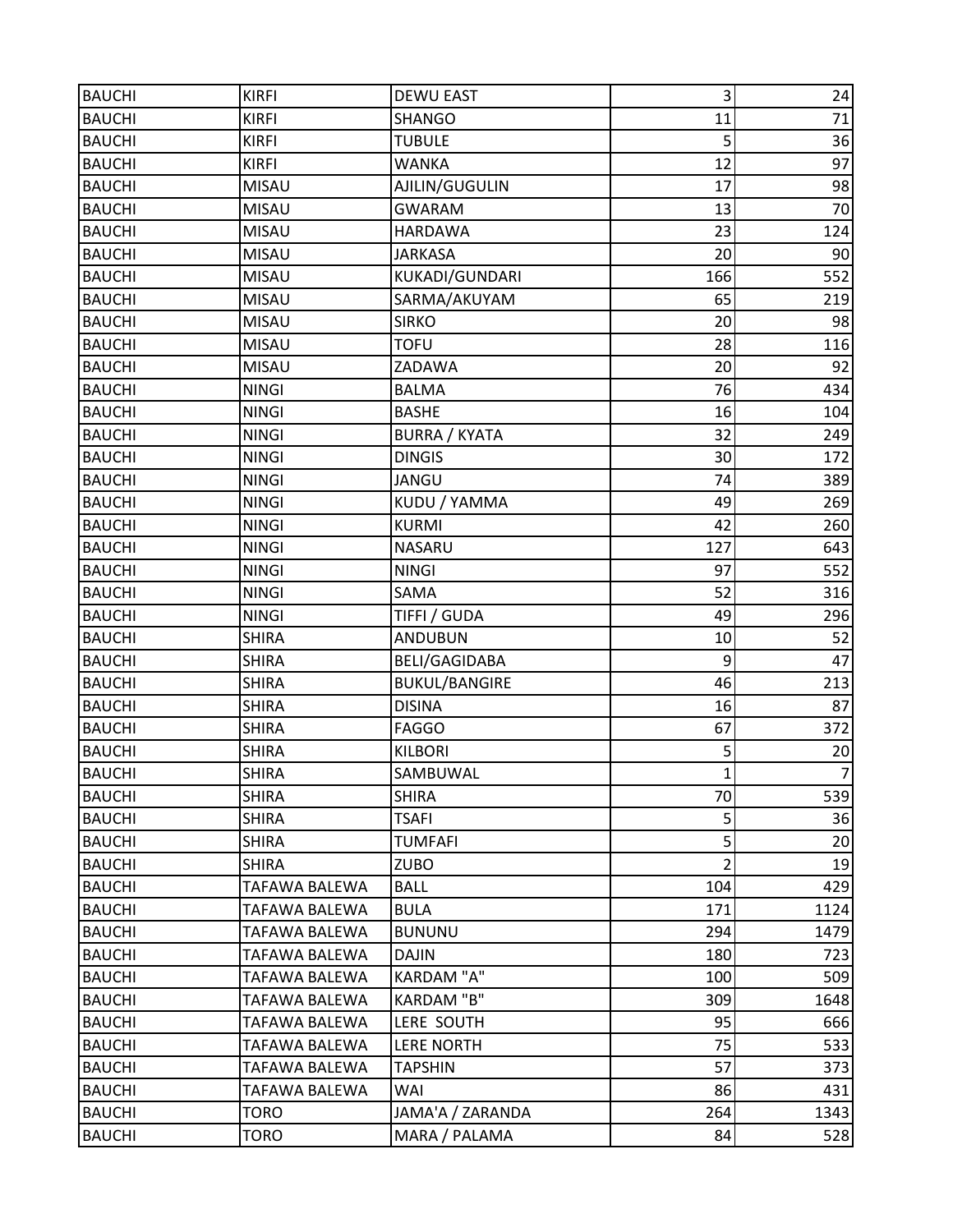| <b>BAUCHI</b>                | <b>TORO</b>              | RAHAMA                            | 248            | 916          |
|------------------------------|--------------------------|-----------------------------------|----------------|--------------|
| <b>BAUCHI</b>                | <b>TORO</b>              | RIBINA                            | 338            | 1821         |
| <b>BAUCHI</b>                | <b>TORO</b>              | <b>TILDEN FULANI</b>              | 427            | 2144         |
| <b>BAUCHI</b>                | <b>TORO</b>              | TORO / TULAI                      | 585            | 2740         |
| <b>BAUCHI</b>                | <b>TORO</b>              | <b>WONU</b>                       | 29             | 157          |
| <b>BAUCHI</b>                | <b>TORO</b>              | ZALAU / RISHI                     | 153            | 791          |
| <b>BAUCHI</b>                | <b>WARJI</b>             | <b>BAIMA SOUTH/EAST</b>           | 12             | 63           |
| <b>BAUCHI</b>                | WARJI                    | <b>BAIMA NORTH / WEST</b>         | 19             | 167          |
| <b>BAUCHI</b>                | <b>WARJI</b>             | <b>GABANGA</b>                    | $\overline{7}$ | 30           |
| <b>BAUCHI</b>                | <b>WARJI</b>             | <b>KATANGA</b>                    | 18             | 114          |
| <b>BAUCHI</b>                | <b>WARJI</b>             | <b>TIYIN</b>                      | 8              | 55           |
| <b>BAUCHI</b>                | <b>WARJI</b>             | TUDUN WADA WEST                   | 12             | 65           |
| <b>BAUCHI</b>                | ZAKI                     | ALANGAWARI / KAFIN / LARAB        | 53             | 287          |
| <b>BAUCHI</b>                | ZAKI                     | <b>BURSALI</b>                    | 66             | 327          |
| <b>BAUCHI</b>                | ZAKI                     | <b>GUMAI</b>                      | 8              | 27           |
| <b>BAUCHI</b>                | ZAKI                     | KATAGUM                           | 62             | 274          |
| <b>BAUCHI</b>                | ZAKI                     | <b>MAINAKO</b>                    | 82             | 395          |
| <b>BAUCHI</b>                | ZAKI                     | <b>MAIWA</b>                      | 86             | 438          |
| <b>BAUCHI</b>                | ZAKI                     | <b>MAKAWA</b>                     | 15             | 60           |
| <b>BAUCHI</b>                | ZAKI                     | MURMUR SOUTH                      | 18             | 110          |
| <b>BAUCHI</b>                | ZAKI                     | <b>MURMUR NORTH</b>               | 15             | 65           |
| <b>BAUCHI</b>                | ZAKI                     | SAKWA                             | 60             | 367          |
| <b>BAUCHI</b>                | ZAKI                     | TASHENA / GADAI                   | 45             | 277          |
|                              |                          |                                   |                |              |
| <b>BORNO Total</b>           |                          |                                   | 252003         | 1314509      |
| <b>BORNO</b>                 | ASKIRA / UBA             | <b>ASKIRA EAST</b>                | 42             | 252          |
| <b>BORNO</b>                 | ASKIRA / UBA             | CHUL / RUMIRGO                    | 40             | 240          |
| <b>BORNO</b>                 | ASKIRA / UBA             | DILLE / HUYUM                     | 208            | 1248         |
| <b>BORNO</b>                 | ASKIRA / UBA             | HUSARA / TAMPUL                   | 99             | 594          |
| <b>BORNO</b>                 | ASKIRA / UBA             | KOPA / MULTHAFU                   | 1              |              |
| <b>BORNO</b>                 | ASKIRA / UBA             | LASSA                             | 992            | 5952         |
| <b>BORNO</b>                 | ASKIRA / UBA             | <b>UBA</b>                        | 167            | 1002         |
| <b>BORNO</b>                 | ASKIRA / UBA             | UDA / UVU                         | 94             | 564          |
| <b>BORNO</b>                 | ASKIRA / UBA             | WAMDEO / GIWI                     | 188            | 1128         |
| <b>BORNO</b>                 | ASKIRA / UBA             | ZADAWA / HAUSARI                  | 34             | 204          |
| <b>BORNO</b>                 | <b>BAMA</b>              | KASUGULA                          | 4884           | 15177        |
| <b>BORNO</b>                 | <b>BAMA</b>              | <b>KUMSHE /NDUGUNO</b>            | 8755           | 32555        |
| <b>BORNO</b>                 | <b>BAYO</b>              | BALBAYA                           | 12             | 83           |
| <b>BORNO</b>                 | <b>BAYO</b>              | <b>BRIYEL</b>                     | 39             | 247          |
| <b>BORNO</b>                 | <b>BAYO</b>              | <b>FIKAYEL</b>                    | 43             | 367          |
| <b>BORNO</b>                 | <b>BAYO</b>              | <b>GAMADADI</b>                   | 16             | 114          |
| <b>BORNO</b>                 | <b>BAYO</b>              | <b>JARA DALI</b>                  | 13             | 80           |
| <b>BORNO</b>                 | <b>BAYO</b>              | <b>JARA GOL</b>                   | 33             | 199          |
| <b>BORNO</b>                 | <b>BAYO</b>              | <b>TELI</b>                       | 23             | 191          |
| <b>BORNO</b>                 | <b>BAYO</b>              | <b>WUYO</b>                       | 20             | 147          |
| <b>BORNO</b>                 | <b>BIU</b>               | <b>BURATAI</b>                    | 545            | 3958         |
| <b>BORNO</b><br><b>BORNO</b> | <b>BIU</b><br><b>BIU</b> | <b>DADIN KOWA</b><br><b>DUGJA</b> | 150<br>1243    | 1158<br>9712 |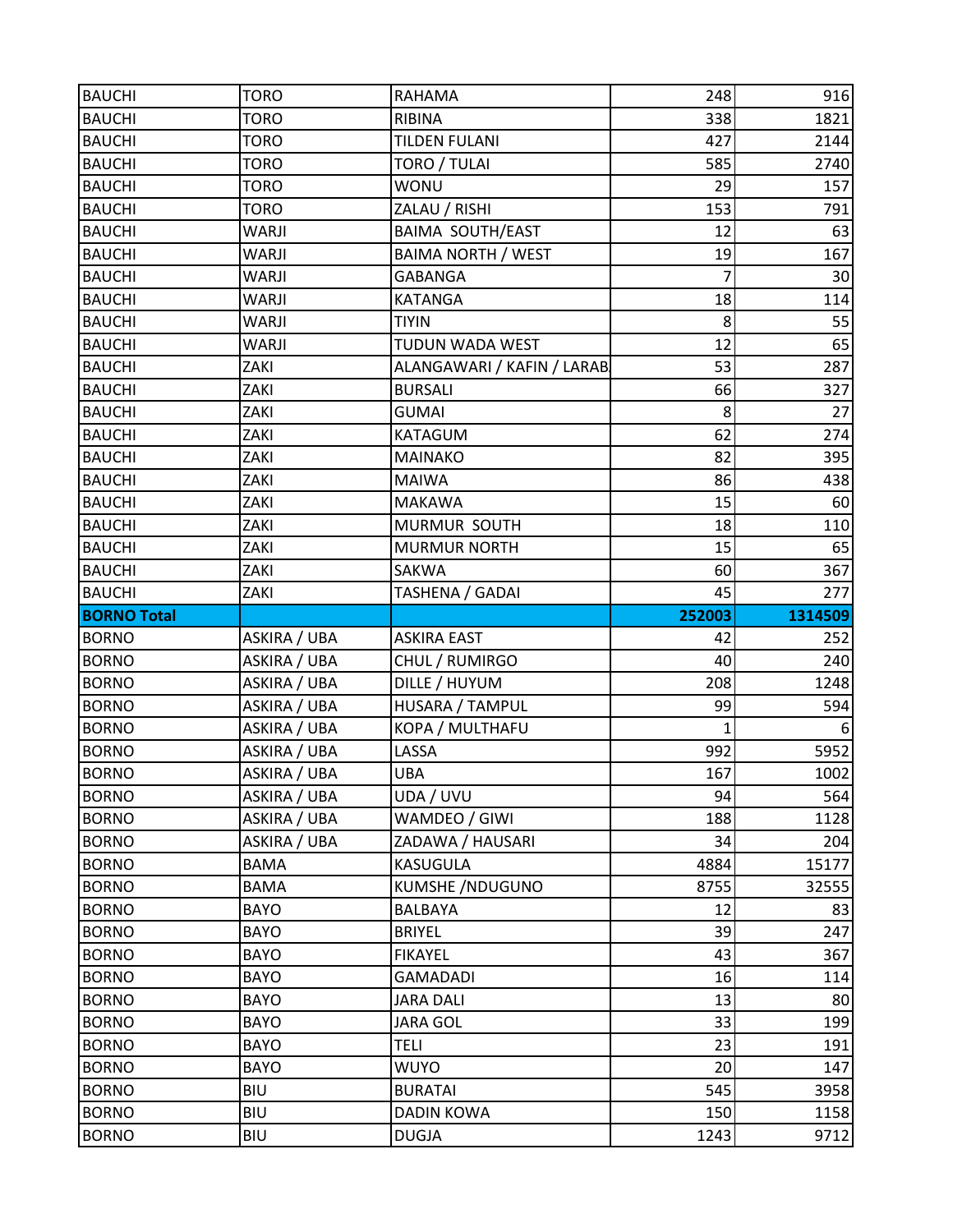| <b>BORNO</b> | <b>BIU</b>      | <b>GARUBULA</b>                 | 15    | 122   |
|--------------|-----------------|---------------------------------|-------|-------|
| <b>BORNO</b> | <b>BIU</b>      | <b>KENKEN</b>                   | 2173  | 14833 |
| <b>BORNO</b> | <b>BIU</b>      | MANDARA GIRAU                   | 269   | 1598  |
| <b>BORNO</b> | <b>BIU</b>      | <b>MIRINGA</b>                  | 656   | 4572  |
| <b>BORNO</b> | <b>BIU</b>      | SULUMTHLA                       | 321   | 1872  |
| <b>BORNO</b> | <b>BIU</b>      | YAWI                            | 167   | 1035  |
| <b>BORNO</b> | <b>BIU</b>      | ZARAWUYAKU                      | 379   | 2231  |
| <b>BORNO</b> | <b>CHIBOK</b>   | <b>CHIBOK GARU</b>              | 608   | 3024  |
| <b>BORNO</b> | <b>CHIBOK</b>   | <b>CHIBOK LIKAMA</b>            | 320   | 1608  |
| <b>BORNO</b> | <b>CHIBOK</b>   | <b>CHIBOK WUNTAKU</b>           | 378   | 1884  |
| <b>BORNO</b> | <b>CHIBOK</b>   | <b>GATAMARWA</b>                | 102   | 511   |
| <b>BORNO</b> | <b>CHIBOK</b>   | <b>KAUTIKARI</b>                | 159   | 755   |
| <b>BORNO</b> | <b>CHIBOK</b>   | <b>KORONGILIM</b>               | 97    | 521   |
| <b>BORNO</b> | <b>CHIBOK</b>   | <b>KUBURMBULA</b>               | 896   | 4498  |
| <b>BORNO</b> | <b>CHIBOK</b>   | <b>MBALALA</b>                  | 340   | 1721  |
| <b>BORNO</b> | <b>CHIBOK</b>   | <b>MBOA KURA</b>                | 188   | 845   |
| <b>BORNO</b> | <b>CHIBOK</b>   | PEMI                            | 68    | 343   |
| <b>BORNO</b> | <b>CHIBOK</b>   | <b>SHIKARKIR</b>                | 150   | 724   |
| <b>BORNO</b> | <b>DAMBOA</b>   | AZUR/MULTE/FORFOR               | 1818  | 9421  |
| <b>BORNO</b> | <b>DAMBOA</b>   | BEGO/YERWA/NGURNA               | 76    | 264   |
| <b>BORNO</b> | <b>DAMBOA</b>   | <b>DAMBOA</b>                   | 13964 | 48254 |
| <b>BORNO</b> | <b>DAMBOA</b>   | GUMSURI/MISAKURBUDU             | 4003  | 19940 |
| <b>BORNO</b> | <b>DAMBOA</b>   | NGUDA / WUYARAM                 | 538   | 1930  |
| <b>BORNO</b> | <b>DIKWA</b>    | <b>DIKWA</b>                    | 11320 | 59602 |
| <b>BORNO</b> | <b>GUBIO</b>    | <b>GUBIO TOWN I</b>             | 343   | 2053  |
| <b>BORNO</b> | <b>GUBIO</b>    | <b>GUBIO TOWN II</b>            | 597   | 2903  |
| <b>BORNO</b> | <b>GUZAMALA</b> | <b>GUWORAM</b>                  | 114   | 582   |
| <b>BORNO</b> | <b>GUZAMALA</b> | <b>MAIRARI</b>                  | 104   | 577   |
| <b>BORNO</b> | <b>GWOZA</b>    | <b>GWOZA TOWN GADAMAYO</b>      | 4934  | 29377 |
| <b>BORNO</b> | <b>GWOZA</b>    | <b>GWOZA WAKANE / BULABULIN</b> | 3345  | 19719 |
| <b>BORNO</b> | <b>GWOZA</b>    | HAMBAGDA/ LIMAN KARA/ NE        | 694   | 4165  |
| <b>BORNO</b> | <b>GWOZA</b>    | PULKA/BOKKO                     | 5225  | 28165 |
| <b>BORNO</b> | <b>HAWUL</b>    | <b>BILINGWI</b>                 | 86    | 438   |
| <b>BORNO</b> | <b>HAWUL</b>    | DZAR/ VINADUM/ BIRNI/ DLAN      | 45    | 293   |
| <b>BORNO</b> | <b>HAWUL</b>    | <b>GWANZANG PUSDA</b>           | 11    | 72    |
| <b>BORNO</b> | <b>HAWUL</b>    | <b>HIZHI</b>                    | 554   | 3870  |
| <b>BORNO</b> | <b>HAWUL</b>    | KIDA                            | 12    | 71    |
| <b>BORNO</b> | <b>HAWUL</b>    | KWAJAFFA/HANG                   | 1012  | 7466  |
| <b>BORNO</b> | <b>HAWUL</b>    | KWAYA-BUR/TANGA RUMTA           | 78    | 559   |
| <b>BORNO</b> | <b>HAWUL</b>    | MARAMA/KIDANG                   | 121   | 1031  |
| <b>BORNO</b> | <b>HAWUL</b>    | PAMA/WHITAMBAYA                 | 78    | 552   |
| <b>BORNO</b> | <b>HAWUL</b>    | PUBA/VIDAU/LOKOJA               | 48    | 251   |
| <b>BORNO</b> | <b>HAWUL</b>    | SAKWA/HEMA                      | 56    | 332   |
| <b>BORNO</b> | <b>HAWUL</b>    | <b>SHAFFA</b>                   | 1887  | 11284 |
| <b>BORNO</b> | <b>JERE</b>     | <b>BALE GALTIMARI</b>           | 7212  | 40666 |
| <b>BORNO</b> | <b>JERE</b>     | <b>DALA LAWANTI</b>             | 3001  | 19777 |
| <b>BORNO</b> | <b>JERE</b>     | <b>DUSUMAN</b>                  | 12385 | 66878 |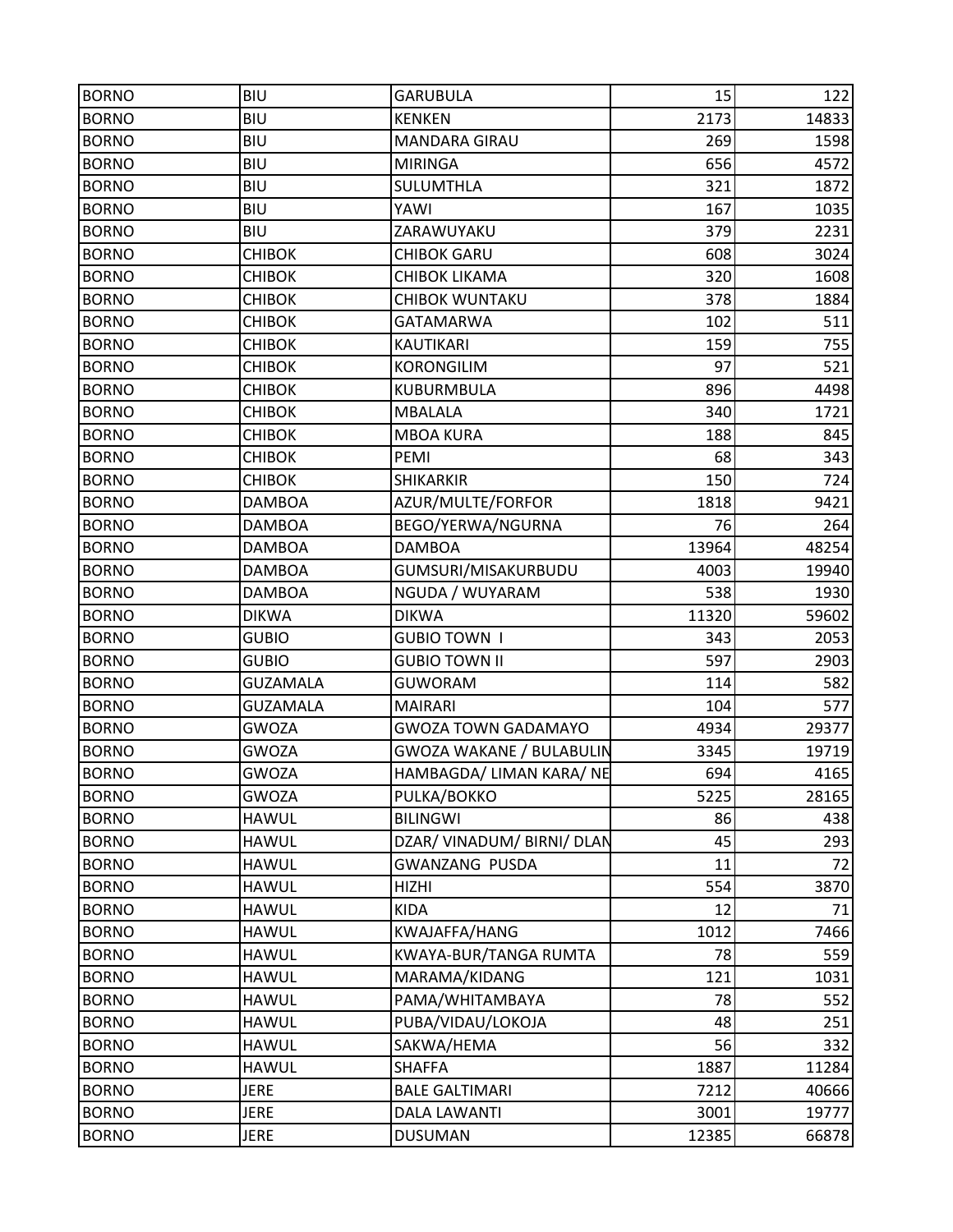| <b>BORNO</b> | <b>JERE</b>       | <b>GOMARI</b>          | 1396  | 9213  |
|--------------|-------------------|------------------------|-------|-------|
| <b>BORNO</b> | <b>JERE</b>       | <b>GONGULONG</b>       | 1494  | 8396  |
| <b>BORNO</b> | <b>JERE</b>       | <b>MAIMUSARI</b>       | 1779  | 9383  |
| <b>BORNO</b> | <b>JERE</b>       | <b>MAIRI</b>           | 4416  | 26243 |
| <b>BORNO</b> | <b>JERE</b>       | <b>MASHAMARI</b>       | 1267  | 7519  |
| <b>BORNO</b> | <b>JERE</b>       | NGUDAA/ADDAMARI        | 1174  | 6396  |
| <b>BORNO</b> | <b>JERE</b>       | <b>OLD MAIDUGURI</b>   | 10612 | 56348 |
| <b>BORNO</b> | <b>KAGA</b>       | <b>BENISHEIKH</b>      | 2964  | 15750 |
| <b>BORNO</b> | <b>KAGA</b>       | <b>MAINOK</b>          | 154   | 762   |
| <b>BORNO</b> | KAGA              | NGAMDU                 | 491   | 2455  |
| <b>BORNO</b> | <b>KALA BALGE</b> | RANN "A"               | 8471  | 49976 |
| <b>BORNO</b> | <b>KONDUGA</b>    | AUNO / CHABBOL         | 5378  | 31062 |
| <b>BORNO</b> | <b>KONDUGA</b>    | DALORI / WANORI        | 10178 | 54527 |
| <b>BORNO</b> | <b>KONDUGA</b>    | JEWU / LAMBOA          | 757   | 3878  |
| <b>BORNO</b> | <b>KONDUGA</b>    | <b>KONDUGA</b>         | 4048  | 23821 |
| <b>BORNO</b> | <b>KUKAWA</b>     | <b>BAGA</b>            | 1220  | 5905  |
| <b>BORNO</b> | <b>KUKAWA</b>     | DORO / DUGURI          | 21    | 113   |
| <b>BORNO</b> | <b>KUKAWA</b>     | <b>KAUWA</b>           | 253   | 1210  |
| <b>BORNO</b> | <b>KUKAWA</b>     | <b>KEKENO</b>          | 76    | 379   |
| <b>BORNO</b> | <b>KUKAWA</b>     | <b>KUKAWA</b>          | 386   | 1936  |
| <b>BORNO</b> | KWAYA / KUSAR     | <b>GONDI</b>           | 54    | 319   |
| <b>BORNO</b> | KWAYA / KUSAR     | <b>GUSI / BILLA</b>    | 20    | 100   |
| <b>BORNO</b> | KWAYA / KUSAR     | <b>GUWAL</b>           | 28    | 146   |
| <b>BORNO</b> | KWAYA / KUSAR     | <b>KUBUKU</b>          | 34    | 209   |
| <b>BORNO</b> | KWAYA / KUSAR     | <b>KURBA</b>           | 87    | 520   |
| <b>BORNO</b> | KWAYA / KUSAR     | <b>KWAYA KUSAR</b>     | 200   | 1101  |
| <b>BORNO</b> | KWAYA / KUSAR     | PETA                   | 45    | 288   |
| <b>BORNO</b> | KWAYA / KUSAR     | WADA                   | 18    | 90    |
| <b>BORNO</b> | KWAYA / KUSAR     | <b>WAWA</b>            | 10    | 52    |
| <b>BORNO</b> | KWAYA / KUSAR     | YIMIRTHALANG           | 61    | 327   |
| <b>BORNO</b> | <b>MAFA</b>       | <b>MAFA</b>            | 2213  | 10556 |
| <b>BORNO</b> | <b>MAGUMERI</b>   | <b>GAJI GANNA I</b>    | 2127  | 11402 |
| <b>BORNO</b> | <b>MAGUMERI</b>   | <b>GAJI GANNA II</b>   | 944   | 5169  |
| <b>BORNO</b> | MAGUMERI          | MAGUMERI               | 401   | 2287  |
| <b>BORNO</b> | MAIDUGURI M. C.   | <b>BOLORI I</b>        | 5898  | 35334 |
| <b>BORNO</b> | MAIDUGURI M. C.   | <b>BOLORI II</b>       | 5192  | 26893 |
| <b>BORNO</b> | MAIDUGURI M. C.   | <b>BULABLIN</b>        | 693   | 4021  |
| <b>BORNO</b> | MAIDUGURI M. C.   | FEZZAN                 | 81    | 406   |
| <b>BORNO</b> | MAIDUGURI M. C.   | <b>GAMBORU LIBERTY</b> | 1863  | 8944  |
| <b>BORNO</b> | MAIDUGURI M. C.   | <b>GWANGE I</b>        | 1527  | 8725  |
| <b>BORNO</b> | MAIDUGURI M. C.   | <b>GWANGE II</b>       | 1400  | 7369  |
| <b>BORNO</b> | MAIDUGURI M. C.   | <b>GWANGE III</b>      | 1674  | 9878  |
| <b>BORNO</b> | MAIDUGURI M. C.   | HAUSARI/ZANGO          | 1176  | 6825  |
| <b>BORNO</b> | MAIDUGURI M. C.   | LAMISULA/JABBA MARI    | 6120  | 34600 |
| <b>BORNO</b> | MAIDUGURI M. C.   | <b>LIMANTI</b>         | 716   | 4178  |
| <b>BORNO</b> | MAIDUGURI M. C.   | <b>MAFONI</b>          | 2537  | 11853 |
| <b>BORNO</b> | MAIDUGURI M. C.   | MAISANDARI             | 18874 | 85486 |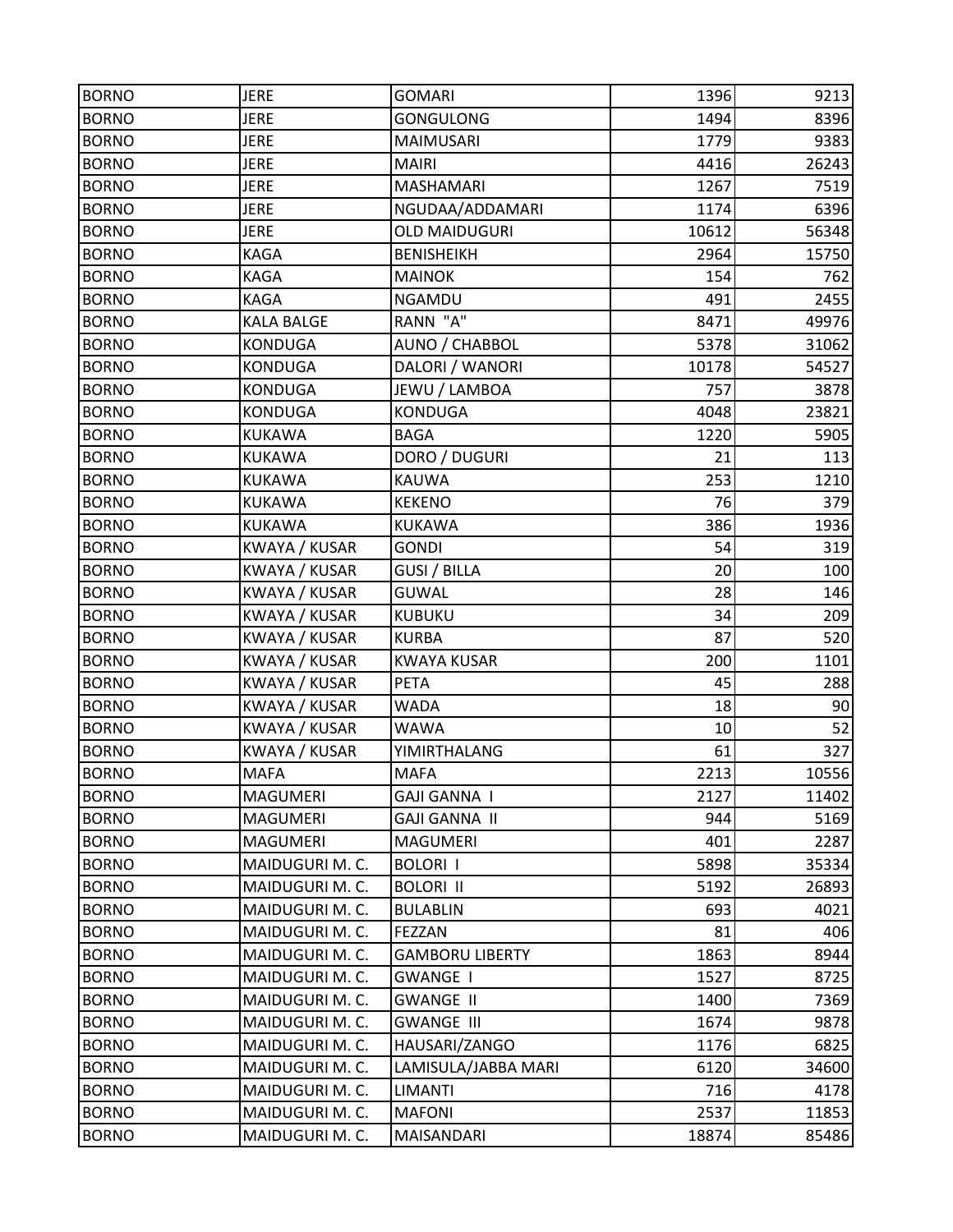| <b>BORNO</b>       | MAIDUGURI M. C. | SHEHURI NORTH            | 2067                    | 10342  |
|--------------------|-----------------|--------------------------|-------------------------|--------|
| <b>BORNO</b>       | MAIDUGURI M. C. | SHEHURI SOUTH            | 2143                    | 10928  |
| <b>BORNO</b>       | <b>MOBBAR</b>   | DAMASAK                  | 656                     | 3283   |
| <b>BORNO</b>       | <b>MOBBAR</b>   | <b>KARETO</b>            | 62                      | 318    |
| <b>BORNO</b>       | <b>MOBBAR</b>   | <b>ZANNA UMORTI</b>      | 860                     | 4244   |
| <b>BORNO</b>       | <b>MONGUNO</b>  | <b>MONGUNO</b>           | 20679                   | 122997 |
| <b>BORNO</b>       | <b>NGALA</b>    | GAMBORU 'B'              | 244                     | 1456   |
| <b>BORNO</b>       | <b>NGALA</b>    | <b>GAMBORU 'C'</b>       | 209                     | 1105   |
| <b>BORNO</b>       | <b>NGALA</b>    | <b>NGALA WARD</b>        | 10791                   | 42014  |
| <b>BORNO</b>       | <b>NGALA</b>    | <b>OLD GAMBORU 'A'</b>   | 488                     | 2828   |
| <b>BORNO</b>       | <b>NGANZAI</b>  | <b>GAJIRAM</b>           | 2709                    | 14345  |
| <b>BORNO</b>       | <b>NGANZAI</b>  | <b>JIGALTA</b>           | 1608                    | 7799   |
| <b>BORNO</b>       | <b>SHANI</b>    | <b>BARGU / BURASHIKA</b> | 45                      | 243    |
| <b>BORNO</b>       | <b>SHANI</b>    | <b>BUMA</b>              | 135                     | 811    |
| <b>BORNO</b>       | <b>SHANI</b>    | <b>GORA</b>              | 46                      | 230    |
| <b>BORNO</b>       | SHANI           | <b>GWASKARA</b>          | 13                      | 62     |
| <b>BORNO</b>       | SHANI           | <b>KUBO</b>              | 25                      | 173    |
| <b>BORNO</b>       | <b>SHANI</b>    | <b>KWABA</b>             | 27                      | 187    |
| <b>BORNO</b>       | SHANI           | <b>SHANI</b>             | 67                      | 358    |
| <b>BORNO</b>       | SHANI           | <b>WALAMA</b>            | 13                      | 69     |
| <b>GOMBE Total</b> |                 |                          | 4840                    | 28606  |
| <b>GOMBE</b>       | AKKO            | AKKO                     | 55                      | 304    |
| <b>GOMBE</b>       | AKKO            | <b>GARKO</b>             | 1024                    | 5256   |
| GOMBE              | AKKO            | <b>KALSHINGI</b>         | 58                      | 274    |
| <b>GOMBE</b>       | AKKO            | <b>KASHERE</b>           | 21                      | 117    |
| <b>GOMBE</b>       | AKKO            | <b>KUMO CENTRAL</b>      | 10                      | 84     |
| <b>GOMBE</b>       | AKKO            | <b>KUMO WEST</b>         | 29                      | 167    |
| GOMBE              | AKKO            | PINDIGA                  | 31                      | 147    |
| <b>GOMBE</b>       | AKKO            | <b>TUMU</b>              | 47                      | 238    |
| <b>GOMBE</b>       | <b>BALANGA</b>  | <b>BAMBAM</b>            | 80                      | 488    |
| <b>GOMBE</b>       | <b>BALANGA</b>  | <b>BANGU</b>             | $\overline{4}$          | 29     |
| <b>GOMBE</b>       | <b>BALANGA</b>  | <b>DADIYA</b>            | 13                      | 76     |
| <b>GOMBE</b>       | <b>BALANGA</b>  | <b>GELENGU / BALANGA</b> | 71                      | 384    |
| <b>GOMBE</b>       | <b>BALANGA</b>  | <b>KINDIYO</b>           | $\bf 8$                 | 35     |
| <b>GOMBE</b>       | <b>BALANGA</b>  | KULANI / DEGRE / SIKKAM  | 14                      | 65     |
| <b>GOMBE</b>       | <b>BALANGA</b>  | <b>MWONA</b>             | 10                      | 80     |
| GOMBE              | <b>BALANGA</b>  | NYUWAR / JESSU           | $\overline{7}$          | 52     |
| <b>GOMBE</b>       | <b>BALANGA</b>  | SWA / REF / W. WAJA      | 74                      | 351    |
| <b>GOMBE</b>       | <b>BALANGA</b>  | TALASSE / DONG / REME    | 49                      | 303    |
| GOMBE              | <b>BILLIRI</b>  | <b>BAGANJE SOUTH</b>     | 3                       | 18     |
| <b>GOMBE</b>       | <b>BILLIRI</b>  | <b>BARE</b>              | 16                      | 144    |
| <b>GOMBE</b>       | <b>BILLIRI</b>  | <b>BILLIRI NORTH</b>     | 8                       | 66     |
| <b>GOMBE</b>       | <b>BILLIRI</b>  | <b>BILLIRI SOUTH</b>     | 16                      | 142    |
| <b>GOMBE</b>       | <b>BILLIRI</b>  | TAL                      | $\mathsf 3$             | 17     |
| <b>GOMBE</b>       | <b>BILLIRI</b>  | <b>TANGLANG</b>          | $\overline{\mathbf{r}}$ | 24     |
| GOMBE              | <b>BILLIRI</b>  | TODI                     | 3                       | 29     |
| GOMBE              | <b>DUKKU</b>    | <b>GOMBE ABBA</b>        | $\overline{7}$          | 35     |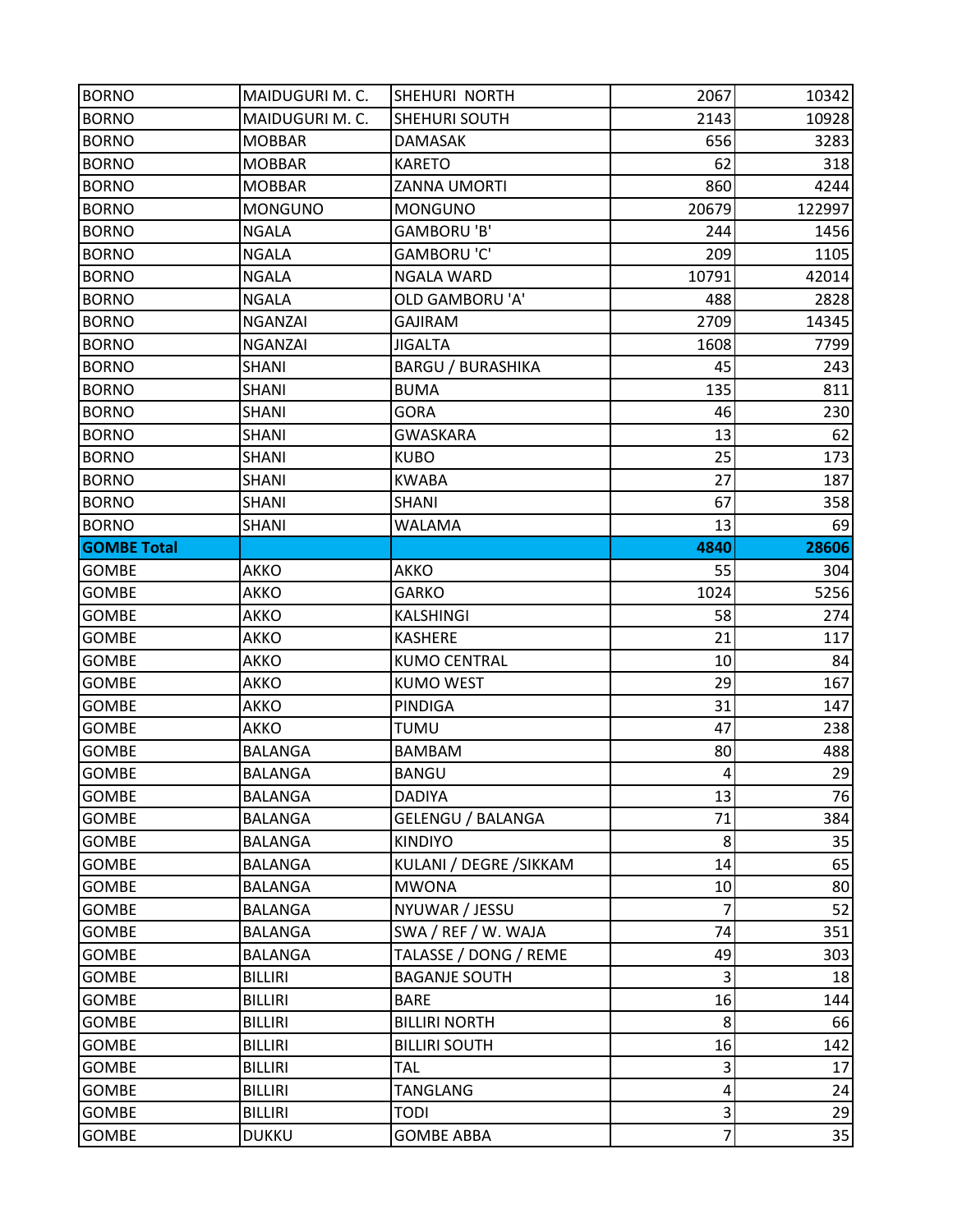| <b>GOMBE</b> | <b>DUKKU</b>    | <b>HASHIDU</b>           | 22             | 110  |
|--------------|-----------------|--------------------------|----------------|------|
| <b>GOMBE</b> | <b>DUKKU</b>    | <b>JAMARI</b>            | 33             | 170  |
| <b>GOMBE</b> | <b>DUKKU</b>    | <b>KUNDE</b>             | 22             | 110  |
| <b>GOMBE</b> | <b>DUKKU</b>    | LAFIYA                   | 22             | 112  |
| GOMBE        | <b>DUKKU</b>    | <b>MALALA</b>            | 30             | 189  |
| <b>GOMBE</b> | <b>DUKKU</b>    | <b>WAZIRI NORTH</b>      | 7              | 44   |
| <b>GOMBE</b> | <b>DUKKU</b>    | WAZIRI SOUTH / CENTRAL   | 27             | 135  |
| <b>GOMBE</b> | <b>DUKKU</b>    | ZAUNE                    | 22             | 114  |
| GOMBE        | <b>FUNAKAYE</b> | ASHAKA / MAGABA          | 145            | 1121 |
| <b>GOMBE</b> | <b>FUNAKAYE</b> | <b>BAGE</b>              | 7              | 46   |
| <b>GOMBE</b> | <b>FUNAKAYE</b> | <b>BAJOGA WEST</b>       | 79             | 723  |
| <b>GOMBE</b> | <b>FUNAKAYE</b> | <b>BAJOGA EAST</b>       | 127            | 814  |
| <b>GOMBE</b> | <b>FUNAKAYE</b> | <b>KUPTO</b>             | 16             | 112  |
| <b>GOMBE</b> | <b>FUNAKAYE</b> | RIBADU                   | 59             | 489  |
| <b>GOMBE</b> | <b>FUNAKAYE</b> | <b>TONGO</b>             | 14             | 94   |
| GOMBE        | <b>FUNAKAYE</b> | WAWA / WAKKULUTU         | 20             | 193  |
| <b>GOMBE</b> | <b>GOMBE</b>    | <b>AJIYA</b>             | $\overline{2}$ | 22   |
| <b>GOMBE</b> | <b>GOMBE</b>    | <b>BAJOGA</b>            | 54             | 311  |
| <b>GOMBE</b> | <b>GOMBE</b>    | <b>BOLARI EAST</b>       | 104            | 493  |
| <b>GOMBE</b> | <b>GOMBE</b>    | <b>BOLARI WEST</b>       | 7              | 53   |
| <b>GOMBE</b> | <b>GOMBE</b>    | <b>DAWAKI</b>            | 13             | 58   |
| <b>GOMBE</b> | <b>GOMBE</b>    | HERWAGANA                | 27             | 138  |
| <b>GOMBE</b> | <b>GOMBE</b>    | <b>JEKA DAFARI</b>       | 109            | 621  |
| GOMBE        | <b>GOMBE</b>    | KUMBIYA - KUMBIYA        | 29             | 183  |
| <b>GOMBE</b> | <b>GOMBE</b>    | NASARAWA                 | 87             | 486  |
| <b>GOMBE</b> | <b>GOMBE</b>    | PANTAMI                  | 210            | 1349 |
| <b>GOMBE</b> | <b>GOMBE</b>    | SHAMAKI                  | 507            | 3350 |
| GOMBE        | <b>KALTUNGO</b> | <b>AWAK</b>              | 50             | 432  |
| <b>GOMBE</b> | <b>KALTUNGO</b> | <b>KALTUNGO EAST</b>     | 3              | 14   |
| <b>GOMBE</b> | <b>KALTUNGO</b> | <b>KALTUNGO WEST</b>     | 36             | 256  |
| <b>GOMBE</b> | <b>KALTUNGO</b> | <b>KAMO</b>              | 15             | 81   |
| <b>GOMBE</b> | <b>KALTUNGO</b> | <b>TULA BAULE</b>        | 10             | 81   |
| <b>GOMBE</b> | <b>KALTUNGO</b> | <b>TURE</b>              | 29             | 214  |
| <b>GOMBE</b> | <b>KWAMI</b>    | <b>BOJUDE</b>            | 22             | 130  |
| <b>GOMBE</b> | <b>KWAMI</b>    | <b>DABAN FULANI</b>      | 15             | 94   |
| GOMBE        | <b>KWAMI</b>    | <b>DOHO</b>              | 13             | 72   |
| <b>GOMBE</b> | <b>KWAMI</b>    | <b>DUKUL</b>             | 21             | 208  |
| <b>GOMBE</b> | KWAMI           | <b>GADAM</b>             | 43             | 188  |
| <b>GOMBE</b> | KWAMI           | JURARA                   | 14             | 97   |
| GOMBE        | <b>KWAMI</b>    | <b>KOMFULATA</b>         | 49             | 362  |
| <b>GOMBE</b> | <b>KWAMI</b>    | KWAMI                    | 50             | 261  |
| <b>GOMBE</b> | <b>KWAMI</b>    | <b>MALAM SIDI</b>        | 80             | 399  |
| <b>GOMBE</b> | <b>KWAMI</b>    | MALLERI                  | 11             | 90   |
| <b>GOMBE</b> | <b>NAFADA</b>   | BARWO / NASARAWO         | 28             | 164  |
| <b>GOMBE</b> | <b>NAFADA</b>   | <b>BARWO WINDE</b>       | 26             | 84   |
| <b>GOMBE</b> | <b>NAFADA</b>   | <b>BIRIN BOLEWA</b>      | 77             | 310  |
| GOMBE        | <b>NAFADA</b>   | <b>BIRIN FULANI EAST</b> | 22             | 108  |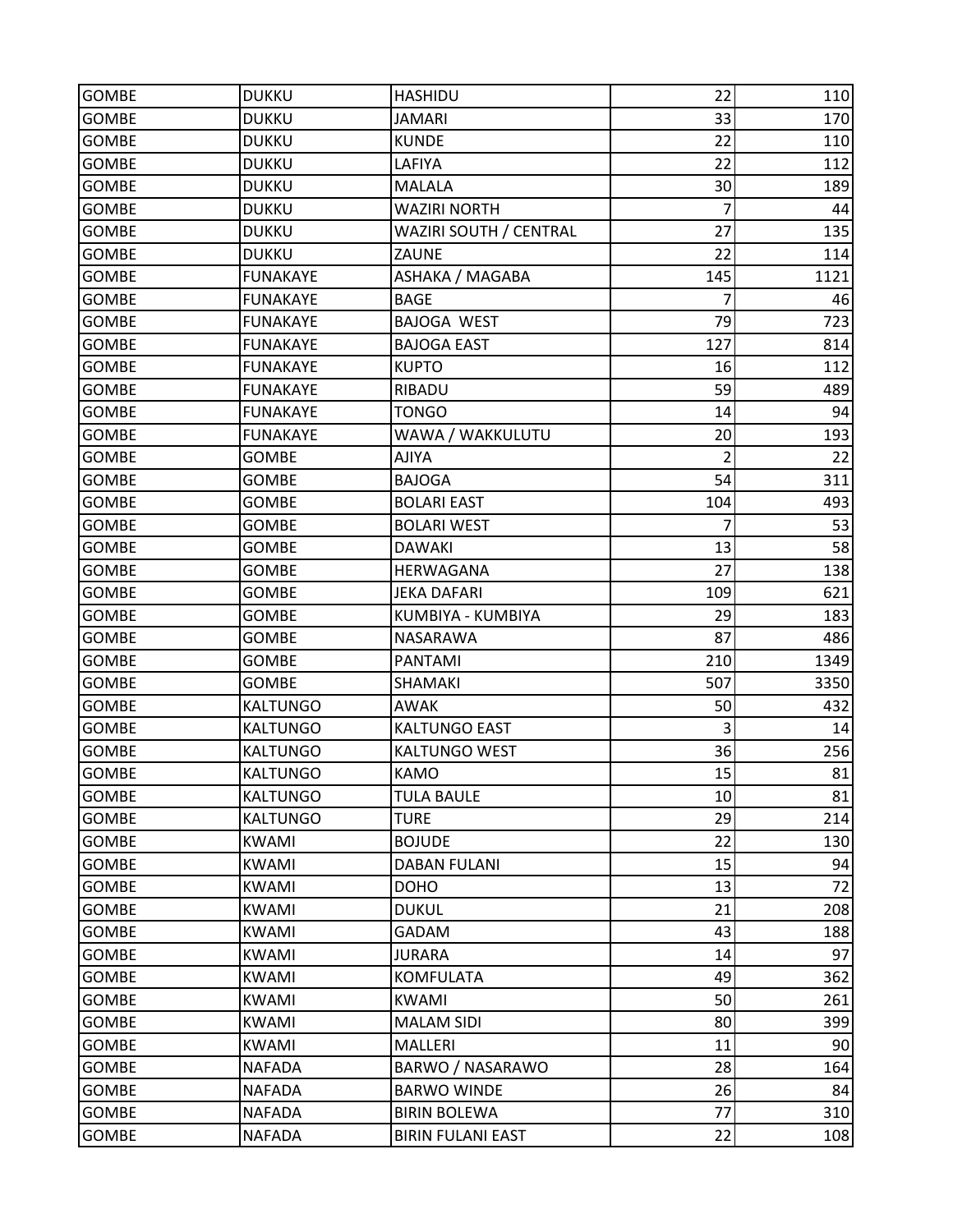| <b>GOMBE</b>            | <b>NAFADA</b>             | <b>BIRIN FULANI WEST</b> | 32                      | 131            |
|-------------------------|---------------------------|--------------------------|-------------------------|----------------|
| <b>GOMBE</b>            | <b>NAFADA</b>             | <b>GUDUKKU</b>           | 32                      | 155            |
| <b>GOMBE</b>            | <b>NAFADA</b>             | <b>JIGAWA</b>            | 61                      | 177            |
| <b>GOMBE</b>            | <b>NAFADA</b>             | NAFADA CENTRAL           | 63                      | 217            |
| <b>GOMBE</b>            | <b>NAFADA</b>             | <b>NAFADA EAST</b>       | 33                      | 164            |
| <b>GOMBE</b>            | <b>NAFADA</b>             | <b>NAFADA WEST</b>       | 35                      | 179            |
| <b>GOMBE</b>            | SHONGOM                   | <b>BANGUNJI</b>          | 1                       |                |
| <b>GOMBE</b>            | SHONGOM                   | <b>BOH</b>               | 4                       | 19             |
| <b>GOMBE</b>            | SHONGOM                   | <b>BURAK</b>             | $\overline{\mathbf{4}}$ | 21             |
| <b>GOMBE</b>            | SHONGOM                   | <b>FILIYA</b>            | 10                      | 64             |
| <b>GOMBE</b>            | SHONGOM                   | <b>GUNDALE</b>           | 8                       | 48             |
| <b>GOMBE</b>            | SHONGOM                   | <b>GWANDUM</b>           | 9                       | 81             |
| <b>GOMBE</b>            | SHONGOM                   | <b>KULISHIN</b>          | 4                       | 25             |
| <b>GOMBE</b>            | SHONGOM                   | <b>KUSHI</b>             | $\overline{2}$          | $\overline{7}$ |
| <b>GOMBE</b>            | SHONGOM                   | <b>LALAIPIDO</b>         | 21                      | 170            |
| <b>GOMBE</b>            | SHONGOM                   | <b>LAPAN</b>             | 12                      | 67             |
| <b>GOMBE</b>            | YALMALTU/ DEBA            | <b>DEBA</b>              | 120                     | 925            |
| <b>GOMBE</b>            | YALMALTU/ DEBA            | DIFA / LUBO / KINAFA     | 15                      | 112            |
| <b>GOMBE</b>            | YALMALTU/ DEBA            | <b>HINNA</b>             | 28                      | 207            |
| <b>GOMBE</b>            | YALMALTU/ DEBA            | <b>JAGALI NORTH</b>      | 22                      | 128            |
| <b>GOMBE</b>            | YALMALTU/ DEBA            | <b>JAGALI SOUTH</b>      | 39                      | 262            |
| <b>GOMBE</b>            | YALMALTU/DEBA             | KANAWA / WAJARI          | 23                      | 211            |
| <b>GOMBE</b>            | YALMALTU/ DEBA            | KURI / LANO / LAMBAM     | 45                      | 308            |
| <b>GOMBE</b>            | YALMALTU/ DEBA            | KWADON / LIJI / KURBA    | 117                     | 526            |
|                         |                           |                          |                         |                |
| <b>GOMBE</b>            | YALMALTU/ DEBA            | ZAMBUL / KWALI           | 20                      | 185            |
| <b>TARABA Total</b>     |                           |                          | 10982                   | 59019          |
| <b>TARABA</b>           | ARDO - KOLA               | <b>ARDO KOLA</b>         | 73                      | 370            |
| <b>TARABA</b>           | ARDO - KOLA               | <b>JAURO YINU</b>        | 307                     | 1608           |
| <b>TARABA</b>           | ARDO - KOLA               | <b>LAMIDO BORNO</b>      | 95                      | 484            |
| <b>TARABA</b>           | ARDO - KOLA               | <b>MAYO RANEWO</b>       | 391                     | 1968           |
| <b>TARABA</b>           | ARDO - KOLA               | <b>SARKIN DUTSE</b>      | 113                     | 570            |
| <b>TARABA</b>           | ARDO - KOLA               | SUNKANI                  | 157                     | 794            |
| <b>TARABA</b>           | <b>BALI</b>               | <b>BADAKOSHI</b>         | 136                     | 646            |
| <b>TARABA</b>           | <b>BALI</b>               | <b>BALI A</b>            | 217                     | 1306           |
| <b>TARABA</b>           | <b>BALI</b>               | <b>BALIB</b>             | 53                      | 297            |
| TARABA                  | <b>BALI</b>               | <b>KAIGAMA</b>           | 137                     | 474            |
| <b>TARABA</b>           | <b>BALI</b>               | <b>MAIHULA</b>           | 22                      | 110            |
| <b>TARABA</b>           | <b>BALI</b>               | <b>SUNTAI</b>            | 131                     | 611            |
| <b>TARABA</b>           | BALI                      | <b>TAKALAFIYA</b>        | 36                      | 185            |
| <b>TARABA</b>           | <b>DONGA</b>              | <b>AKATE</b>             | 214                     | 639            |
| TARABA                  | <b>DONGA</b>              | <b>ASIBITI</b>           | 97                      | 578            |
| <b>TARABA</b>           | <b>DONGA</b>              | <b>GINDIN DUTSE</b>      | 56                      | 282            |
| <b>TARABA</b>           | <b>DONGA</b>              | <b>GYATTA AURE</b>       | 61                      | 404            |
| <b>TARABA</b>           | <b>DONGA</b>              | MARARRABA                | 75                      | 486            |
| <b>TARABA</b>           | <b>GASHAKA</b>            | <b>GARBABI</b>           | 29                      | 124            |
| TARABA<br><b>TARABA</b> | GASHAKA<br><b>GASHAKA</b> | JAMTARI<br>MAYO SELBE    | 19<br>28                | 96<br>137      |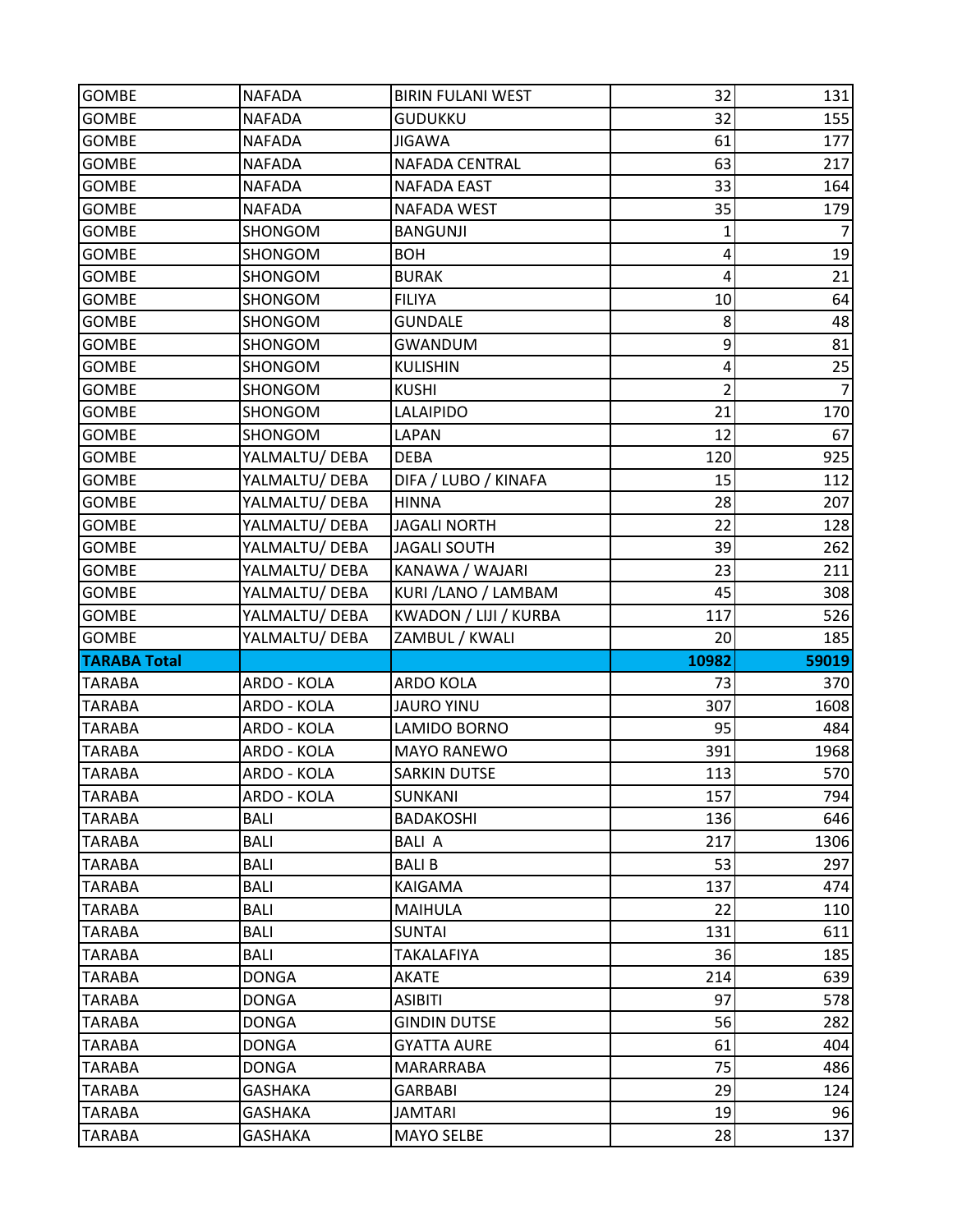| <b>TARABA</b> | <b>GASHAKA</b> | SERTI'A'              | 49           | 210  |
|---------------|----------------|-----------------------|--------------|------|
| <b>TARABA</b> | <b>GASHAKA</b> | SERTI'B'              | 48           | 172  |
| <b>TARABA</b> | <b>GASSOL</b>  | <b>MUTUM BIYU I</b>   | 352          | 1284 |
| <b>TARABA</b> | GASSOL         | <b>MUTUM BIYU II</b>  | 660          | 3570 |
| <b>TARABA</b> | GASSOL         | <b>NAM NAI</b>        | 68           | 200  |
| <b>TARABA</b> | GASSOL         | <b>SABON GIDA</b>     | 289          | 1296 |
| <b>TARABA</b> | GASSOL         | <b>WURYO</b>          | 193          | 690  |
| <b>TARABA</b> | GASSOL         | YARIMA                | 70           | 315  |
| <b>TARABA</b> | IBI            | <b>DAMPARI</b>        | 82           | 640  |
| TARABA        | IBI            | <b>DAMPAR III</b>     | 67           | 482  |
| <b>TARABA</b> | IBI            | <b>IBI NWONYO I</b>   | 112          | 827  |
| <b>TARABA</b> | <b>IBI</b>     | <b>IBI NWONYO II</b>  | 87           | 697  |
| <b>TARABA</b> | IBI            | <b>IBI RIMI UKU I</b> | 47           | 334  |
| <b>TARABA</b> | IBI            | <b>SARKIN KUDU I</b>  | 68           | 560  |
| <b>TARABA</b> | IBI            | <b>SARKIN KUDU II</b> | 47           | 225  |
| <b>TARABA</b> | <b>JALINGO</b> | <b>ABBARE YELWA</b>   | 36           | 180  |
| <b>TARABA</b> | <b>JALINGO</b> | <b>BARADE</b>         | 55           | 275  |
| <b>TARABA</b> | <b>JALINGO</b> | KACHALLA SEMBE        | 274          | 1370 |
| <b>TARABA</b> | <b>JALINGO</b> | <b>KONA</b>           | 431          | 3112 |
| <b>TARABA</b> | <b>JALINGO</b> | MAJIDADI              | 104          | 520  |
| <b>TARABA</b> | <b>JALINGO</b> | <b>MAYO GOI</b>       | 253          | 1265 |
| <b>TARABA</b> | <b>JALINGO</b> | <b>SARKIN DAWAKI</b>  | 54           | 270  |
| <b>TARABA</b> | <b>JALINGO</b> | SINTALI               | 44           | 215  |
| <b>TARABA</b> | JALINGO        | <b>TURAKI 'A'</b>     | 46           | 230  |
| <b>TARABA</b> | <b>JALINGO</b> | <b>TURAKI'B'</b>      | 78           | 390  |
| <b>TARABA</b> | KARIM-LAMIDO   | <b>BIKWIN</b>         | 9            | 43   |
| <b>TARABA</b> | KARIM-LAMIDO   | <b>JEN ARDIDO</b>     | 4            | 32   |
| <b>TARABA</b> | KARIM-LAMIDO   | <b>KARIM "A"</b>      | 7            | 34   |
| <b>TARABA</b> | KARIM-LAMIDO   | KARIM "B"             | 11           | 52   |
| <b>TARABA</b> | KARIM-LAMIDO   | <b>KWANCHI</b>        | 11           | 38   |
| <b>TARABA</b> | <b>KURMI</b>   | <b>ABONG</b>          | 10           | 61   |
| <b>TARABA</b> | <b>KURMI</b>   | <b>BAISSA</b>         | 17           | 52   |
| <b>TARABA</b> | <b>KURMI</b>   | <b>DIDAN</b>          | 19           | 112  |
| TARABA        | <b>KURMI</b>   | NDAFORO/GEANDA        | 15           | 78   |
| <b>TARABA</b> | LAU            | <b>ABBARE I</b>       | 8            | 48   |
| TARABA        | LAU            | <b>ABBERE II</b>      | 7            | 32   |
| <b>TARABA</b> | LAU            | <b>GARIN DOGO</b>     | $\mathbf{1}$ | 10   |
| <b>TARABA</b> | LAU            | <b>JIMLARI</b>        | 12           | 47   |
| <b>TARABA</b> | LAU            | <b>KUNINI</b>         | 41           | 152  |
| <b>TARABA</b> | LAU            | LAU I                 | 29           | 300  |
| <b>TARABA</b> | LAU            | MAYO LOPE             | 18           | 112  |
| <b>TARABA</b> | SARDAUNA       | GEMBU 'A'             | 306          | 1545 |
| <b>TARABA</b> | SARDAUNA       | GEMBU 'B'             | 403          | 2028 |
| <b>TARABA</b> | SARDAUNA       | MAGU                  | 13           | 75   |
| <b>TARABA</b> | SARDAUNA       | <b>NGUROJE</b>        | 873          | 4377 |
| TARABA        | TAKUM          | CHANCHANJI            | 26           | 96   |
| <b>TARABA</b> | <b>TAKUM</b>   | <b>DUTSE</b>          | 35           | 118  |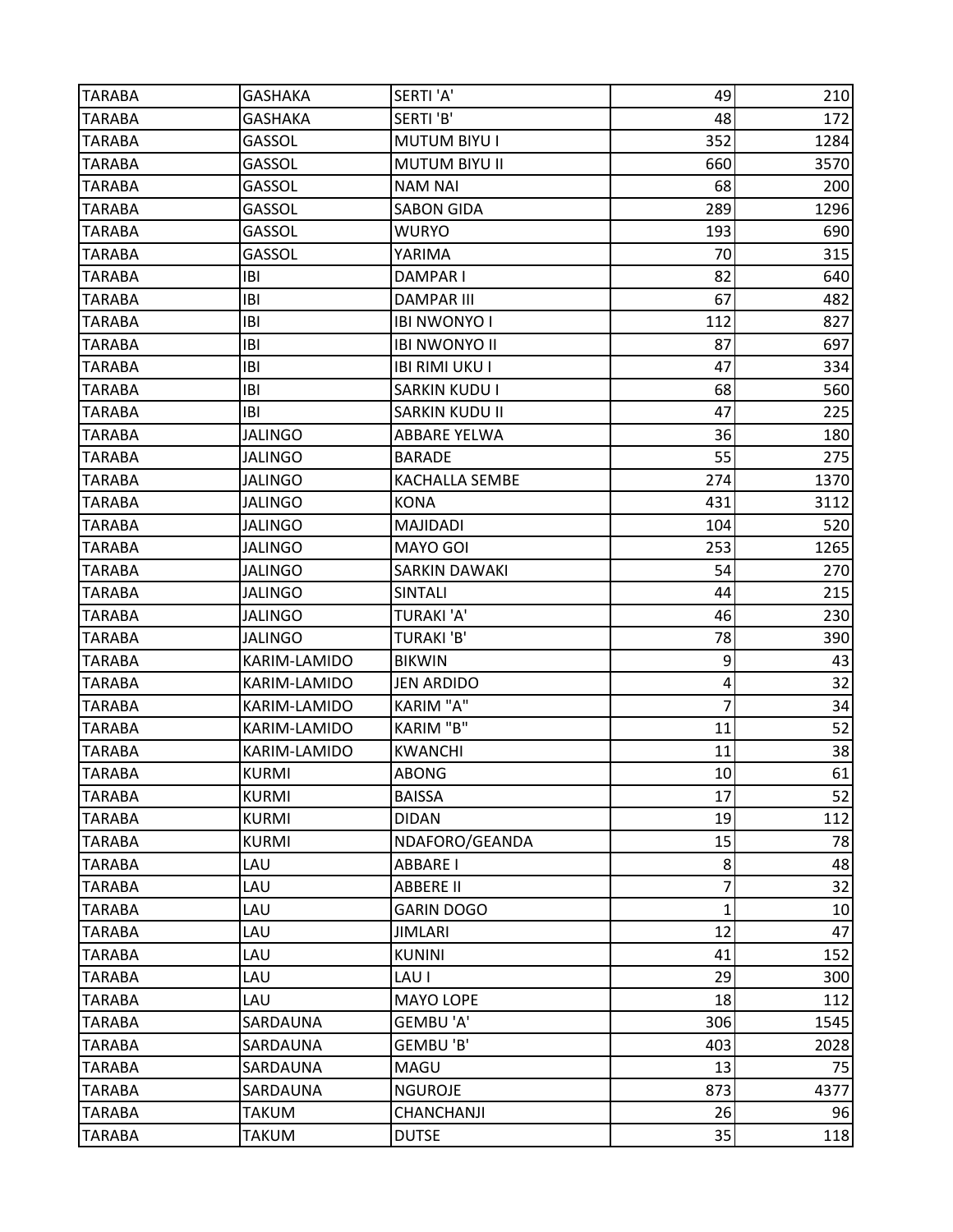| <b>TARABA</b>     | <b>TAKUM</b>               | <b>GAHWETON</b>              | 18             | 72             |
|-------------------|----------------------------|------------------------------|----------------|----------------|
| <b>TARABA</b>     | <b>TAKUM</b>               | <b>ROGO</b>                  | 14             | 55             |
| <b>TARABA</b>     | <b>USSA</b>                | <b>KPAMBO</b>                | 8              | 62             |
| <b>TARABA</b>     | <b>USSA</b>                | LISSAM I                     | 38             | 198            |
| <b>TARABA</b>     | <b>USSA</b>                | LISSAM II                    | 27             | 183            |
| <b>TARABA</b>     | <b>USSA</b>                | <b>RUFU</b>                  | 28             | 192            |
| <b>TARABA</b>     | <b>WUKARI</b>              | <b>AVYI</b>                  | 123            | 621            |
| <b>TARABA</b>     | <b>WUKARI</b>              | <b>BANTAJE</b>               | 236            | 1182           |
| <b>TARABA</b>     | <b>WUKARI</b>              | <b>HOSPITAL</b>              | 1841           | 11938          |
| <b>TARABA</b>     | <b>WUKARI</b>              | <b>JIBU</b>                  | 152            | 769            |
| <b>TARABA</b>     | <b>WUKARI</b>              | <b>KENTE</b>                 | 107            | 544            |
| <b>TARABA</b>     | <b>WUKARI</b>              | <b>PUJE</b>                  | 178            | 912            |
| <b>TARABA</b>     | <b>WUKARI</b>              | <b>TSOKUNDI</b>              | 139            | 673            |
| <b>TARABA</b>     | <b>YORRO</b>               | <b>NYAJA I</b>               | 1              | $\overline{2}$ |
| <b>TARABA</b>     | <b>YORRO</b>               | PANTISAWA I                  | 10             | 52             |
| <b>TARABA</b>     | <b>YORRO</b>               | <b>PUPULE I</b>              | 21             | 125            |
| <b>TARABA</b>     | <b>YORRO</b>               | <b>PUPULE II</b>             | $\overline{2}$ | 8              |
| <b>TARABA</b>     | <b>YORRO</b>               | <b>SUMBUI</b>                | 3              | 15             |
| <b>TARABA</b>     | <b>ZING</b>                | <b>BUBONG</b>                | 16             | 46             |
| <b>TARABA</b>     | <b>ZING</b>                | <b>MONKIN A</b>              | 20             | 60             |
| <b>TARABA</b>     | <b>ZING</b>                | <b>ZING AI</b>               | 44             | 260            |
| <b>TARABA</b>     | <b>ZING</b>                | ZING B                       | 20             | 110            |
| <b>YOBE Total</b> |                            |                              | 16302          | 105014         |
|                   |                            |                              |                | 825            |
| <b>YOBE</b>       | <b>BADE</b>                | <b>DAGONA</b>                | 110            |                |
| <b>YOBE</b>       | <b>BADE</b>                | <b>KATUZU</b>                | 77             | 577            |
| <b>YOBE</b>       | <b>BADE</b>                | <b>LAWAN FANNAMI</b>         | 200            | 1500           |
| YOBE              | <b>BADE</b>                | <b>LAWAN MUSA</b>            | 404            | 2960           |
| <b>YOBE</b>       | <b>BADE</b>                | <b>SARKIN HAUSAWA</b>        | 102            | 763            |
| <b>YOBE</b>       | <b>BADE</b>                | USUR/DAWAYO                  | 290            | 2149           |
| YOBE              | <b>BADE</b>                | ZANGON MUSA/ZANGO UMAR       | 401            | 3005           |
| <b>YOBE</b>       | <b>BURSARI</b>             | <b>BAYAMARI</b>              | 48             | 360            |
| YOBE              | <b>BURSARI</b>             | <b>DAPCHI</b>                | 38             | 285            |
| YOBE              | <b>BURSARI</b>             | GARUN DOLE / GARIN ALKALI    | 21             | 158            |
| YOBE              | <b>BURSARI</b>             | <b>GUBA</b>                  | 10             | 75             |
| YOBE              | <b>BURSARI</b>             | <b>GUJI / METALARI</b>       | 19             | 143            |
| YOBE              | <b>BURSARI</b>             | KALIYARI                     | 11             | 83             |
| YOBE              | DAMATURU                   | BINDIGARI/FAWARI             | 122            | 676            |
| YOBE              | DAMATURU                   | DAMATURU CENTRAL             | 216            | 1296           |
| <b>YOBE</b>       | DAMATURU                   | GABIR/MADURI                 | 391            | 2402           |
| YOBE              | DAMATURU                   | KALALLAWA/GABAI              | 59             | 402            |
| YOBE              | DAMATURU                   | KUKARETA/WARSALA             | 1216           | 7172           |
| YOBE              | DAMATURU                   | MAISANDARI/WAZIRI IBRAHIM    | 211            | 1220           |
| YOBE              | DAMATURU                   | <b>MURFA KALAM</b>           | 87             | 452            |
| YOBE              | DAMATURU                   | <b>NAYINAWA</b>              | 179            | 1074           |
| YOBE              | DAMATURU                   | NJIWAJI/GWANGE               | 484            | 2619           |
| YOBE<br>YOBE      | <b>FIKA</b><br><b>FIKA</b> | FIKA/ANZE<br>GADAKA/SHEMBIRE | 98<br>119      | 723<br>722     |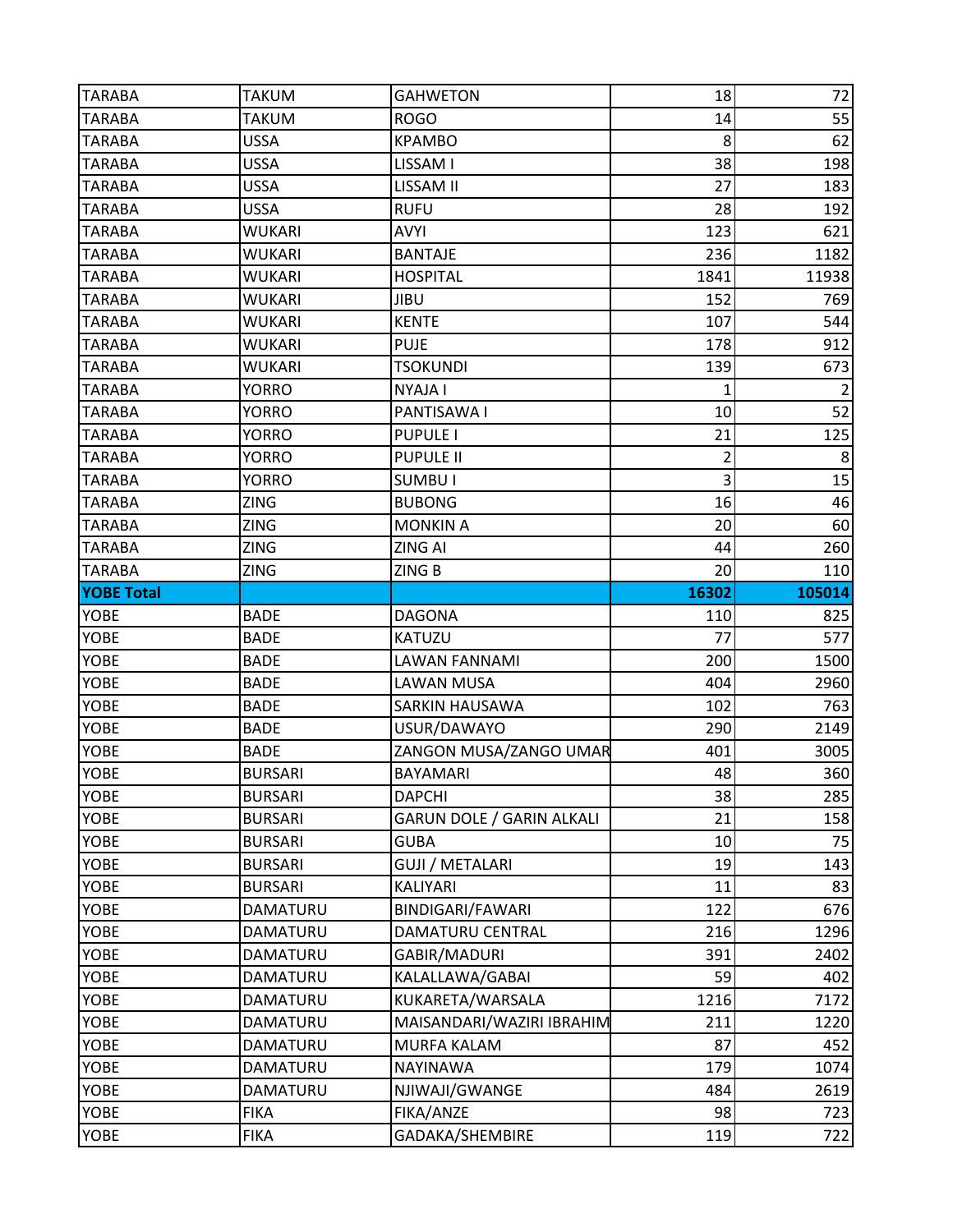| <b>YOBE</b> | <b>FIKA</b>    | GUDI / DOZI / GODO WOLI       | 198       | 1020 |
|-------------|----------------|-------------------------------|-----------|------|
| YOBE        | <b>FIKA</b>    | NGALDA/DUMBULWA               | 240       | 1816 |
| <b>YOBE</b> | <b>FUNE</b>    | <b>DAMAGUM TOWN</b>           | 289       | 2147 |
| <b>YOBE</b> | <b>FUNE</b>    | DOGON KUKA/GISHIWARI/GUN      | 23        | 180  |
| <b>YOBE</b> | <b>FUNE</b>    | FUNE/NGELZARMA/MILBIYAR/      | 61        | 424  |
| <b>YOBE</b> | <b>FUNE</b>    | GABA TASHA/AIGADA/DUMBU       | 11        | 88   |
| <b>YOBE</b> | <b>FUNE</b>    | JAJERE/BANELLEWA/BABBARE      | 55        | 419  |
| YOBE        | <b>FUNE</b>    | KOLLERE/KAFAJE                | 17        | 130  |
| <b>YOBE</b> | <b>FUNE</b>    | <b>MASHIO</b>                 | 10        | 67   |
| <b>YOBE</b> | <b>GEIDAM</b>  | <b>ASHEIKRI</b>               | 172       | 1118 |
| <b>YOBE</b> | <b>GEIDAM</b>  | BALLE/GALLABA/MELERI          | 65        | 423  |
| <b>YOBE</b> | <b>GEIDAM</b>  | <b>HAUSARI</b>                | 266       | 1729 |
| YOBE        | <b>GEIDAM</b>  | <b>KAWURI</b>                 | 191       | 1241 |
| YOBE        | <b>GEIDAM</b>  | MA'ANNA/DAGAMBI               | 34        | 221  |
| YOBE        | <b>GEIDAM</b>  | SHAME KURA / DILAWA           | 41        | 267  |
| <b>YOBE</b> | <b>GUJBA</b>   | <b>BUNIGARI/LAWANTI</b>       | 342       | 2223 |
| <b>YOBE</b> | <b>GUJBA</b>   | <b>BUNIYADI NORTH / SOUTH</b> | 818       | 5318 |
| YOBE        | <b>GUJBA</b>   | <b>GONIRI</b>                 | 1117      | 7261 |
| <b>YOBE</b> | <b>GUJBA</b>   | <b>GUJBA</b>                  | 693       | 4505 |
| YOBE        | <b>GUJBA</b>   | <b>MUTAI</b>                  | 67        | 436  |
| <b>YOBE</b> | <b>GUJBA</b>   | <b>NGURBUWA</b>               | 99        | 644  |
| <b>YOBE</b> | <b>GUJBA</b>   | <b>WAGIR</b>                  | 71        | 462  |
| <b>YOBE</b> | <b>GULANI</b>  | <b>BARA</b>                   | 30        | 195  |
| <b>YOBE</b> | <b>GULANI</b>  | <b>BORNO KIJI/TETTEBA</b>     | 52        | 338  |
| <b>YOBE</b> | <b>GULANI</b>  | <b>BULARAFA</b>               | 50        | 325  |
| <b>YOBE</b> | <b>GULANI</b>  | <b>BUMSA</b>                  | 65        | 423  |
| YOBE        | <b>GULANI</b>  | <b>DOKSHI</b>                 | 25        | 164  |
| <b>YOBE</b> | <b>GULANI</b>  | <b>GABAI</b>                  | 42        | 273  |
| <b>YOBE</b> | <b>GULANI</b>  | <b>GULANI</b>                 | 46        | 299  |
| YOBE        | <b>GULANI</b>  | NJIBULWA                      | 50        | 325  |
| <b>YOBE</b> | <b>JAKUSKO</b> | <b>BUDUWA / SAMINAKA</b>      | 21        | 132  |
| YOBE        | <b>JAKUSKO</b> | <b>DUMBARI</b>                | 25        | 172  |
| <b>YOBE</b> | <b>JAKUSKO</b> | GIDGID / BAYAM                | 34        | 219  |
| <b>YOBE</b> | <b>JAKUSKO</b> | <b>JAKUSKO</b>                | 43        | 347  |
| YOBE        | <b>JAKUSKO</b> | JAWUR/KATAMMA                 | 26        | 184  |
| <b>YOBE</b> | <b>JAKUSKO</b> | ZABUDUM / DACHIA              | 27        | 220  |
| <b>YOBE</b> | KARASAWA       | <b>BUKARTI</b>                | 45        | 457  |
| <b>YOBE</b> | KARASAWA       | <b>GARIN GAWO</b>             | 94        | 959  |
| <b>YOBE</b> | KARASAWA       | GASMA                         | 63        | 672  |
| YOBE        | KARASAWA       | <b>ILAN ILAL</b>              | 245       | 2364 |
| <b>YOBE</b> | KARASAWA       | KARASUWA GALU                 | 102       | 772  |
| <b>YOBE</b> | KARASAWA       | <b>WACHAKAL</b>               | 56        | 569  |
| <b>YOBE</b> | <b>MACHINA</b> | <b>DAMAI</b>                  | 16        | 92   |
| <b>YOBE</b> | <b>MACHINA</b> | <b>DOLE</b>                   | 23        | 170  |
| <b>YOBE</b> | <b>MACHINA</b> | <b>FALIMARAM</b>              | 37        | 244  |
| YOBE        | <b>MACHINA</b> | KUKA-YASKU                    | 4         | 39   |
| YOBE        | <b>MACHINA</b> | LAMISU                        | $\pmb{4}$ | 30   |